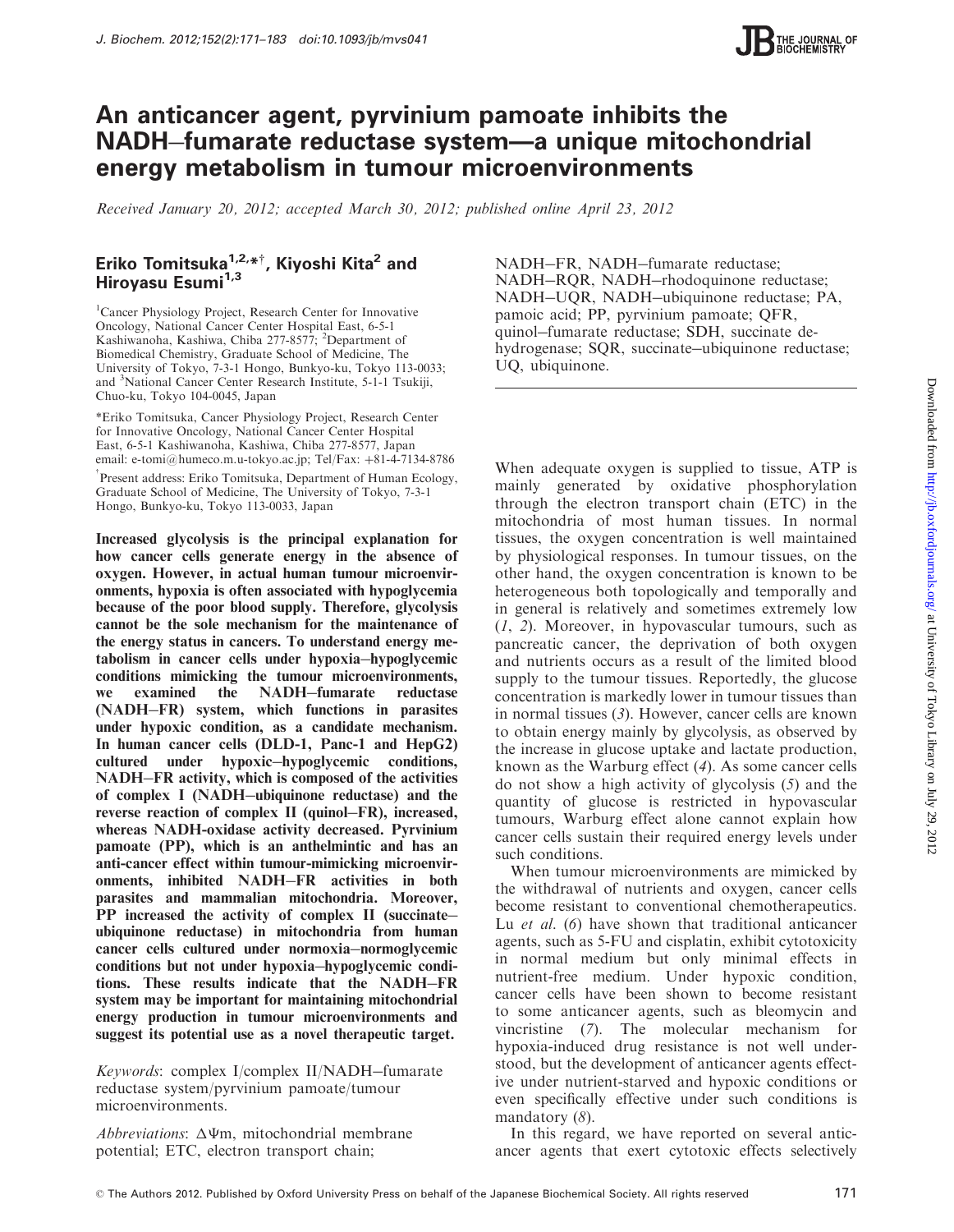

Fig. 1 Structural formula for pyrvinium pamoate.

under nutrient-depleted conditions mimicking tumour microenvironments. Kigamicin D and arctigenin are highly cytotoxic in nutrient-free medium and exhibit antitumour activities ([6](#page-11-0), [9](#page-11-0)). Pyrvinium pamoate (PP; Fig. 1), an anthelmintic also showed an anti-cancer activity against human cancer cells ([10](#page-11-0)). Parasitic helminths live in the intestines of their mammalian hosts, where the oxygen concentration is relatively low and they use the phosphoenolpyruvate carboxykinase (PEPCK)-succinate pathway for hypoxic energy production. The final step in this pathway is the NADH-fumarate reductase (NADH-FR) system ([11](#page-11-0)). PP is considered an effective and useful anthelmintic for pinworm infections when administered orally and a single dose of 5 mg per kg body weight in adult humans is highly effective ([12](#page-11-0)). The inhibitory effect of PP on pinworms is thought to occur as a result of interference with glucose absorption in parasites ([13](#page-11-0)). In addition, the mechanism responsible for the inhibitory effect of PP is thought to result from the inhibition of mitochondrial fumarate reductase (FRD) activity  $(13)$  $(13)$  $(13)$ . Recently, PP has been shown to exhibit anti-parasitic activities against some parasite infections, such as cryptosporidiosis and malaria ([14](#page-11-0), [15](#page-11-0)), as well as an anticancer-effect on human cancer cell xenografts ([10](#page-11-0), [16](#page-11-0), [17](#page-11-0)). However, the mechanisms of these effects have not been fully elucidated. In human cultured cells, PP also showed some pharmacological effects, including the inhibition of androgen receptors and the dependent gene transcription inhibition of ER stress, leading to cell death ([18](#page-11-0)).

In this report, at first, to clarify the function of ETC in tumour microenvironments, activity changes in normoxic and hypoxic ETCs were compared. Next, to clarify the mechanisms of the anti-parasitic and anti-cancer effects of PP in parasites and mammals, respectively, the effects on enzyme activities in the ETC of helminths and mammals were examined. Thirdly, to understand how and why PP exhibits an anticancer activity specifically within tumour microenvironments, the effects of PP on mitochondrial energy metabolism under normal and tumourmicroenvironment-mimicking conditions were compared. Finally, we investigated the mechanism of the action of PP on one of the mitochondrial ETC enzymes, complex II.

### Materials and Methods

#### **Materials**

PP, pamoic acid (PA), ubiquinone-1 and ubiquinone-2 were purchased from Sigma. Sucrose monolaurate was purchased from Iwai Chemicals. Decyl-rhodoquinone was synthesized as described ([19](#page-11-0)). All other chemicals were purchased from Wako and Sigma.

#### Cell culture

Human pancreatic cancer cells (Panc-1) and human hepatocellular carcinoma cells (HepG2) were cultured in DMEM (GIBCO BRL), human colorectal adenocarcinoma cells (DLD-1) were cultured in RPMI-1640 (GIBCO BRL) and human dermal fibroblast cells (HDF: TOYOBO) were cultured in DMEM/F12 (GIBCO BRL) supplemented with 10% heat-inactivated foetal bovine serum (Tissue Culture Biochemicals) and antibiotics in  $75 \text{ cm}^2$  tissue culture flasks (CORNING) under 5% CO<sub>2</sub> at 37°C. All the cells except for HDF were purchased from ATCC. All cells were maintained under normal conditions. After 3 days, the medium was changed for glucose depleted, glucose and glutamine-free DMEM (Sigma) with 10% heat-inactivated dialysed foetal bovine serum, and for hypoxia, the cells were cultured in an atmosphere of 5%  $CO_2$ , 1%  $O_2$  and 94%  $N_2$ at 37°C. To collect all cells, detaching cells were trypsinized and floating cells in cultured medium were centrifuged and all cells<br>were counted with a Cell Countess<sup>TM</sup> automated cell counter according to the manufacturer's protocol (Invitrogen). Viable cells and dead cells were identified by dye-exclusion with trypan blue.

#### Preparation of mitochondria

Mitochondria were prepared from cultured cells as described previously ([20](#page-11-0)). The mitochondrial proteins were solubilized with 2.5%  $(w/v)$  sucrose monolaurate,  $1/100$  volume of protease inhibitor cocktail (Sigma), 1 mM sodium malonate and 1/100 volume of phosphatase inhibitors I and II (Sigma) and were stirred on ice for 1 h. After centrifugation at  $72,000 \times g$  for 20 min at 4°C, the supernatant was subjected to 2D gel electrophoresis or phosphatase treatment.

Ascaris suum mitochondria were prepared from the muscle of adult A. suum as described previously ([21](#page-11-0)). Bovine submitochondrial particles were prepared from bovine heart as described previously  $(22)$  $(22)$  $(22)$ .

The protein concentrations were estimated using the Bradford method ([23](#page-12-0)).

#### Enzyme assays

The mitochondrial activities of succinate dehydrogenase (SDH) ([24](#page-12-0)), succinate ubiquinone reductase (SQR) ([25](#page-12-0)), quinol-fumarate reductase (QFR), NADH-FR, NADH-ubiquinone reductase (NADH- UQR) and NADH-rhodoquinone reductase (NADH-RQR) ([25](#page-12-0), [26](#page-12-0)) were assayed as described previously. All the assays were performed at 25°C except for the NADH-FR assay (performed at 30-C) using 50 mM potassium phosphate (pH 7.5) as a reaction buffer. PP and PA were incubated with mitochondrial samples in a reaction buffer for 5 min at 25°C before the addition of the substrate.

#### Measurement of mitochondrial oxygen consumption

Mitochondrial oxygen consumption was measured using a Biological Oxygen Monitor 5300 (Yellow Spring Instrument) with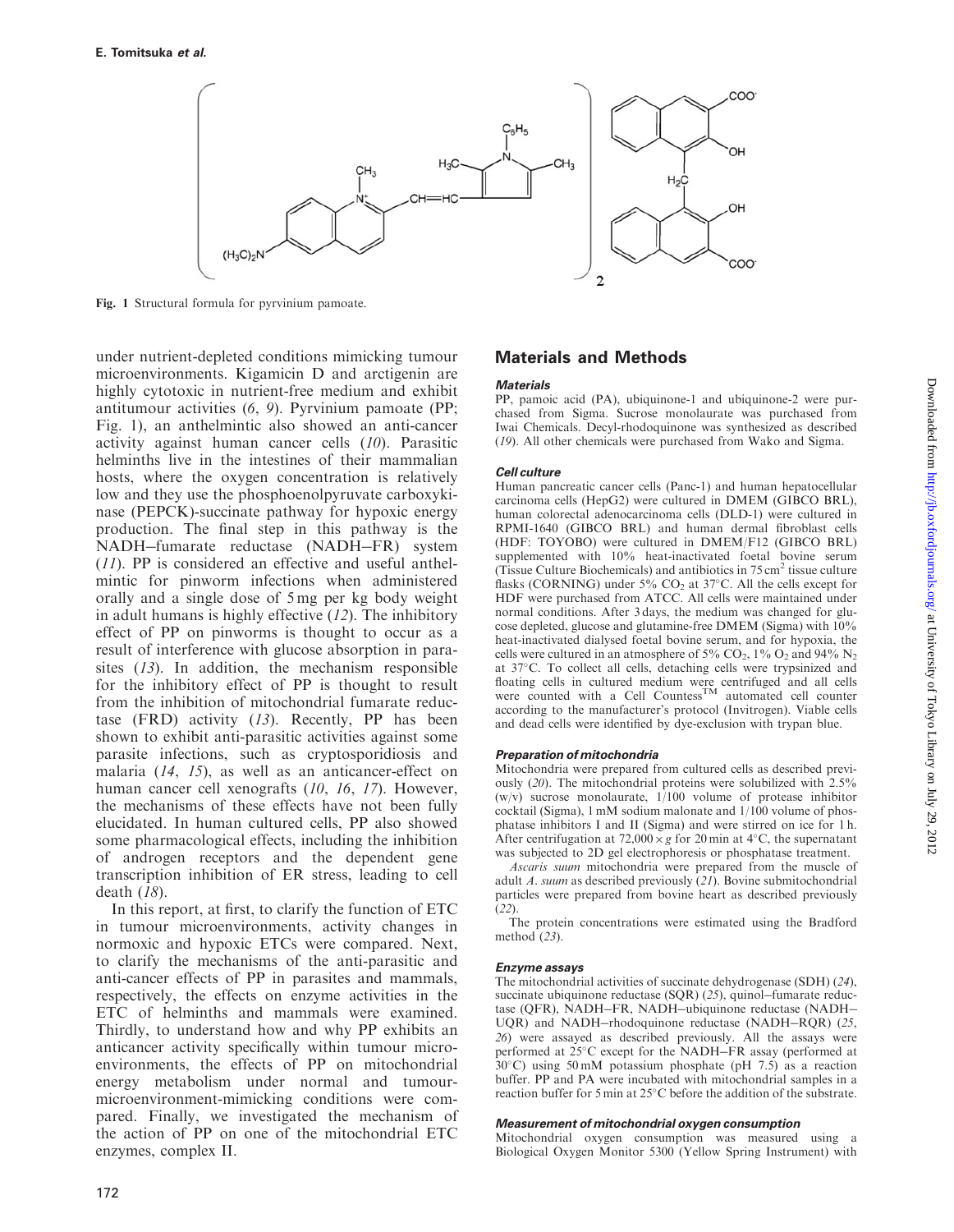Clark type oxygen electrodes ([27](#page-12-0)). Potassium phosphate (50 mM, pH 7.5) was used as a reaction buffer. Bovine submitochondrial particles  $(100 \,\mu\text{g/mL})$  and PP were added and the reaction was started by the addition of 5 mM of potassium succinate or 1 mM of NADH as a substrate.

#### 2D polyacrylamide gel electrophoresis

2D gel electrophoresis was performed as described previously ([20](#page-11-0)). Solubilized mitochondrial proteins and  $9.2 M$  urea,  $1\%$  (w/v) sucrose monolaurate,  $0.6\%$  (w/v) DTT,  $2\%$  (v/v) IPG buffer, a small amount of Orange G and a pI marker (BDH; Range  $5.65 \sim 8.3$ ) were added and run on an IPGphor isoelectric focusing unit (GE Healthcare) according to the manufacturer's protocol. For the second dimension, the strips were equilibrated with SDS-PAGE running buffer for 5 min at room temperature and then applied to 12.5% polyacrylamide gels and analysed using immunoblotting.

#### Treatment with phosphatase

For the phosphatase treatment, the solubilized mitochondrial proteins in Antarctic Phosphatase buffer containing protease inhibitor cocktails were treated with Antarctic Phosphatase (BioLabs) at 37-C for 2h. For the phosphatase treatment negative control,  $1/100$ volumes of phosphatase inhibitors I and II were added ([20](#page-11-0)).

#### Measurement of mitochondrial membrane potentials

Freshly prepared mitochondria were suspended at a concentration of 1 mg protein/mL in 220 mM sucrose, 68 mM mannitol, 10 mM potassium chloride, 5 mM KH<sub>2</sub>O<sub>4</sub>, 2 mM MgCl<sub>2</sub>, 0.5 mM EGTA and 10 mM HEPES (pH 7.4). One hundred microlitres of the samples was poured on a  $96$ -well plate and  $5 \mu M$  of Rhodamine 123 was added. The fluorescence emission was monitored at room temperature using 538 nm as the emission wavelength and 485 nm as the excitation wavelength for 5 min (10 counts/min) in Asent Fluoroskan (Labsystem). Mitochondrial membrane potential  $(\Delta \Psi m)$  build-up was stimulated by the addition of 1 mM sodium succinate or 1 mM sodium fumarate as a substrate and incubated for 5 min, then measured for 5 min. Sodium cyanide (10 mM) was added as the inhibitor of complex IV,  $0.5 \mu M$  PP was added after the addition of the substrates and the samples were incubated and measured for 5 min each. Finally, 100 nM of carbonyl cyanide-ptrifluoromethoxyphenylhydrazone (FCCP), a mitochondrial uncoupling reagent, was added to collapse the formed membrane potential ([28](#page-12-0)). The membrane potentials were calculated based on the values for Rhodamine 123 fluorescence quenching as determined by the Rhodamine 123 fluorescence in a sample that did not contain mitochondria.

#### Statistical analysis

Data from the two experimental groups were compared using the Student's t-test. Statistical significance was defined as  $P<0.05$ .

### **Results**

#### Changed ETC enzyme activities and effect of PP in tumour microenvironments in human cancer cells

In hypovascular tumours, both the deprivation of oxygen and glucose were observed, because of the limitation of the blood supply to the tumour tissues. We wondered whether human cancer cells survive under hypoxia-hypoglycemic conditions mimicking tumour microenvironments. Such conditions have been reported in the short term. When HepG2 cells were cultured for 36 h under the depletion of both oxygen and glucose, i.e. hypoxia-hypoglycemic conditions, cells survived whereas they died under glucose starvation in normoxia ([29](#page-12-0)). To confirm cancer cells can survive under microenvironments mimicking tumour conditions in the long term, cells were cultured in glucose-depleted medium under hypoxic conditions for 1 week. In DLD-1, under hypoxia-hypoglycemic conditions, 73.8% cells survived for 7 days (Fig. 2).



Fig. 2 Cell survivals under hypoxia-hypoglycemic conditions. (A) Number of surviving cells. (B) The percentages of cell survival from day 0. The circles indicate HDF, the squares indicate DLD-1 and the triangles indicate Panc-1 cultured under  $1\%$  O<sub>2</sub> and glucose depleted conditions  $[H + glc(-)]$  for 1-7 days. All the data were expressed as the mean  $\pm$  SEM of three independent measurements. Statistically significant differences with respect to day 0 are shown by an asterisk (Student's t-test).

Panc-1 also survived under such conditions for 7 days. On the other hand, cell survival rate was decreased in 16.3% of HDF by day 5. Thus, human cancer cells can survive under hypoxia-hypoglycemic conditions for the long term. This result is consistent with the fact that cancer cells in tumour tissues can survive under tumour microenvironments.

In a previous report, activities of the reverse reaction of complex II, which is the component of NADH-FR system, were found in all six human cancer cell lines examined including DLD-1, Panc-1 and HepG2 ([20](#page-11-0)), suggesting that the NADH-FR system can be enabled in cancer cells and NADH-FR activities were detected in all the cell cultures in our experiment (data not shown). Then to examine whether the ETC function changes from normoxic ETC to hypoxic ETC; NADH-oxidase [\[Fig. 3A](#page-3-0)(a)] and NADH-FR [[Fig. 3](#page-3-0)A(b)] activities were measured. In DLD-1 cultured under hypoxia-hypoglycemic conditions, NADH-oxidase activity eventually decreased to an undetectable level, whereas NADH-FR activity was  $3.0 \pm 0.4$  nmol/min/mg mitochondrial proteins under normoxia-normoglycemic conditions and 10.4 1.0 nmol/min/mg proteins after 7 days of hypoxia hypoglycemic conditions [[Fig. 3B](#page-3-0)(a)]. Other cancer cell lines, Panc-1 and HepG2, also showed the same response, i.e. a decrease in NADH-oxidase activity, whereas an increase in NADH-FR activity was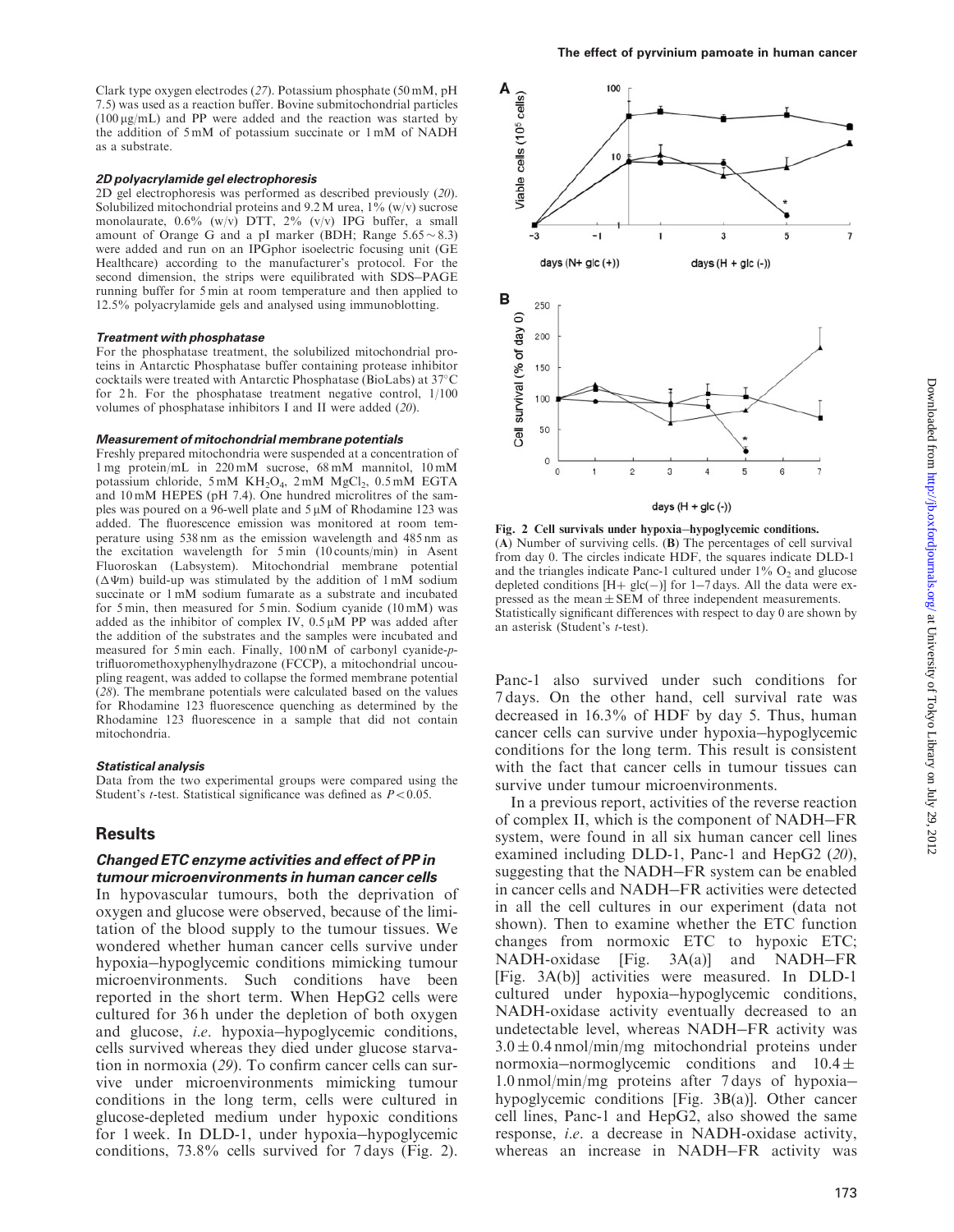<span id="page-3-0"></span>

Downloaded from http://jb.oxfordjournals.org/ at University of Tokyo Library on July 29, 2012 Downloaded from <http://jb.oxfordjournals.org/> at University of Tokyo Library on July 29, 2012

Fig. 3 Electron transport chain enzyme activities in mitochondria. (A) Mitochondrial respiratory chains. (a) Oxidative phosphorylation system. Under normoxic conditions in mammalian mitochondria, electrons from the TCA cycle pass through complex I (I: NADH-ubiquinone reductase) to ubiquinone (Q), complex III (III: ubiquinol-cytochrome c reductase), cytochrome c (cyt c) and complex IV (IV: cytochrome c oxidase) or through complex II (II: succinate–ubiquinone reductase) to ubiquinone, complex III, cytochrome c and complex IV. At the same time, complex I, complex III and complex IV function as proton pumps to generate a proton gradient, driving complex V (ATP synthase). (b) NADH-FR system. Under hypoxic conditions, electrons pass through complex I and the reverse reaction of complex II (FRD). Only complex I functions as a proton pump, generating a proton gradient and driving complex V even in the absence of oxygen. (B) Mitochondrial ETC enzyme activities from DLD-1 (a), Panc-1 (b) and HepG2 (c) cultured under 1%  $O_2$  and glucose depleted conditions [H+ glc(-)]. The open squares indicate the NADH-oxidase activities (complex I-III-IV). The closed diamonds indicate the NADH-FR activities (complex I-II). All the data were expressed as the mean  $\pm$  SEM of three independent measurements. Statistically significant differences with respect to day 0 are shown by an asterisk (Student's t-test).

observed under hypoxia-hypoglycemic conditions [Fig. 3B(b,c)]. When the Panc-1 mitochondrial proteins were separated using blue native gel electrophoresis (BN-PAGE), which can separate ETC enzyme complexes according to native forms, the complex I activity per subunit protein (NDUFSA3) was found to remain at almost the same levels under hypoxia-hypoglycemic conditions [Supplementary Fig. S1C(a)]. However, SDH activities decreased under hypoxia-hypoglycemic conditions and even the iron-sulphur protein (Ip) subunit proteins of complex II were detected at the same levels indicating that protein levels of complex II unchanged under such conditions [Supplementary Figs. S1A(b) and S1B(b)]. Complex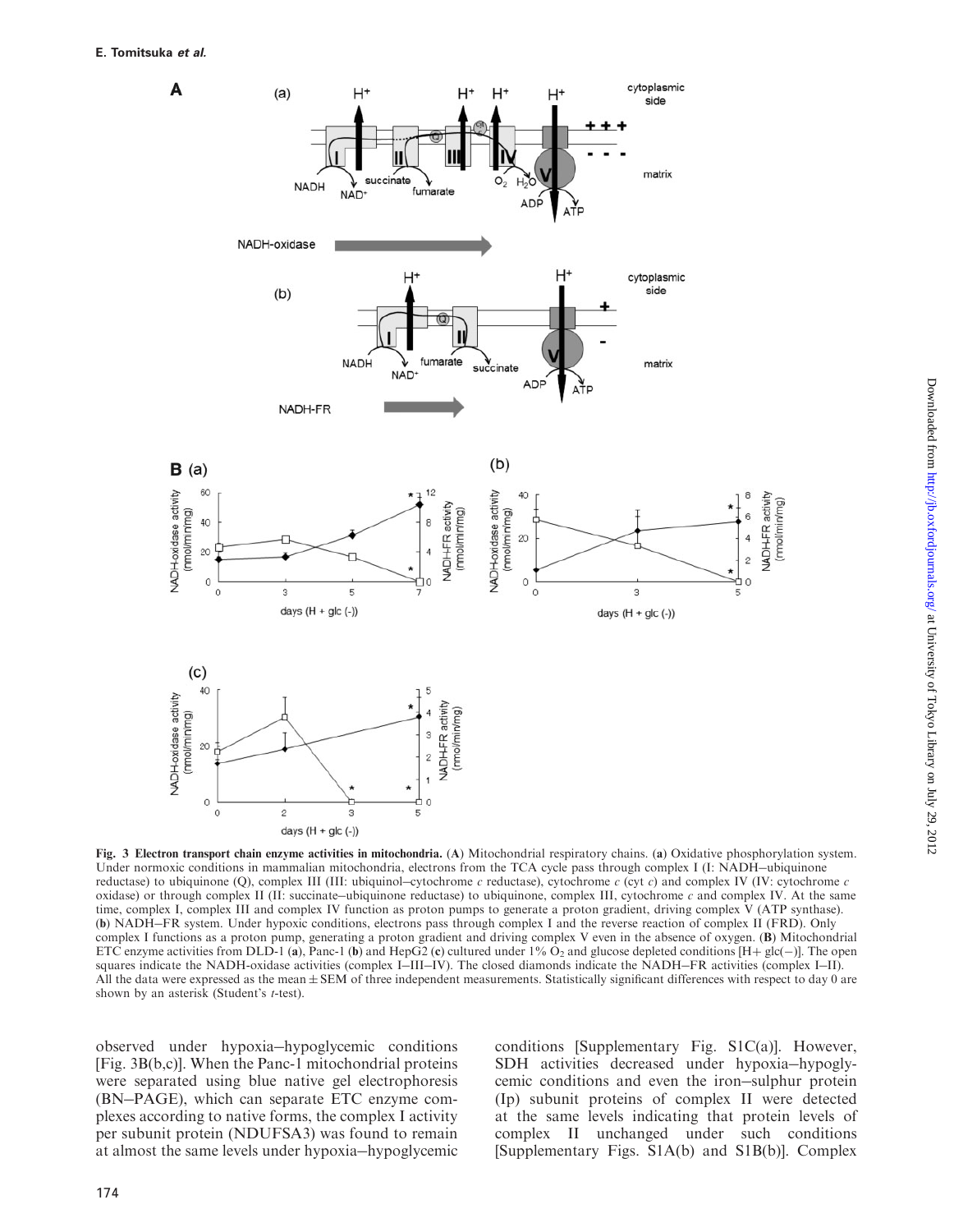IV activities per subunit proteins also decreased under hypoxia-hypoglycemic conditions [Supplementary Fig. S1C(c)]. Moreover, a low molecular weight complex IV subunit, COXI, protein was detected, suggesting the degradation of complex IV [Supplementary Fig. S1B(d)]. These data are consistent with the changes in enzyme activities and the levels of proteins making up the ETC complexes. Complex I changed minimally, both in its activity and its protein level, because complex I contributes to both normoxic and hypoxic ETCs, whereas complexes of normoxic ETC such as complex IV, decreased in their activities and protein levels under conditions mimicking tumour microenvironments.

PP was selectively cytotoxic to human cancer cells cultured in a nutrient-free medium mimicking the tumour microenvironment ([10](#page-11-0)). We investigated whether PP shows cytotoxic effect in human cells, cancer cells and normal cells under normoxia normoglycemic and hypoxia-hypoglycemic conditions. PP showed a cytotoxic effect for cancer cells, DLD-1 and Panc-1, under hypoxia-hypoglycemic conditions, whereas little cytotoxic effect was observed under normoxia-normoglycemic conditions (Fig. 4). Moreover, PP exerted minimal cytotoxicity on normal fibroblast (HDF) cells under either normoxia-normoglycemic or hypoxia-hypoglycemic conditions (Fig. 4).

### Effect of PP on enzyme activities in normoxic and hypoxic ETCs

PP is used as an anthelmintic and is believed to inhibit fumarate respiration in parasitic energy metabolism, although no direct data or evidence has been reported. To confirm the effect of PP on ETC in parasitic and mammalian mitochondria, we measured the enzyme activities of ETC enzymes in adult A. suum and bovine heart mitochondria. The activities of hypoxic ETC enzymes such as NADH-FR, NADH-RQR and

QFR, all of which are components of the NADH-FR system, were higher in adult A. suum mitochondria than in bovine mitochondria ([Table I\)](#page-5-0). These results were consistent with the conclusion that adult A. suum uses the NADH-FR system for hypoxic energy metabolism. PP inhibited NADH-RQR, NADH-UQR (complex I) and QFR (complex II) activities, with an  $IC_{50}$  of 0.3  $\mu$ M for NADH-RQR, 33  $\mu$ M for NADH-UQR and  $9.5 \mu M$  for QFR in adult A. suum mitochondria. For NADH-FR, which is defined as hypoxic complex I and complex II activities, the  $IC_{50}$ was  $0.5 \mu M$  in A. suum. The complex II activities, SQR and SDH, both decreased with 50  $\mu$ M of PP and 50  $\mu$ M of PA to the same levels in A. suum mitochondria. These data suggest that the inhibitory effects on SQR and SDH in A. suum were caused by PA and not pyrvinium itself. The minimal side effects of PP are reportedly due to the non-absorption of PP by the gastrointestinal tract in humans ([12](#page-11-0)). However, another pyrvinium salt, pyrvinium chloride, has been reported to be selectively toxic in rodents because of its absorption only in rodent species ([30](#page-12-0)). These reports indicate that the salt types of PP have different effects in mammals.

In bovine heart mitochondria, PP inhibited the NADH-UQR (complex I) and the  $IC_{50}$  was 0.7  $\mu$ M [\(Table I\)](#page-5-0). PP inhibited QFR in bovine heart mitochondria and the  $IC_{50}$  was 14  $\mu$ M (similar to the level for QFR in A. suum), but no inhibitory effects on SQR and SDH were seen. Of note, incubation with  $50 \mu M$  of PP increased the SQR activity by approximately 150%, whereas PA had no effect on the SQR or SDH activities. These effects of PP on SQR were quite different between A. suum and bovine mitochondria.

To confirm the effects of PP on the mammalian ETC overall, the oxygen consumption by bovine mitochondria was measured. As shown in [Fig. 5,](#page-5-0) the reaction started by the addition of succinate, representing the succinate oxidase activity, gradually increased



Fig. 4 Cytotoxicity of pyrvinium pamoate in DLD-1, Panc-1 and HDF under normoxia-normoglycemic and hypoxia-hypoglycemic conditions. Cells were cultured in normoglycemic medium at atmospheric oxygen tension  $[N+ \text{glc}(+)]$  for 3 days and treated with PP (0.1  $\mu$ M) in N + glc(+) or glucose-free medium under  $1\%$  oxygen  $[H + gluc(-)]$  for 24 h. The open bars indicate the number of viable cells after treatment with DMSO, whereas the closed bars indicate the number of viable cells after treatment with PP. The values reported represent the mean  $\pm$  SEM of three independent measurements. Statistically significant differences with respect to the control (DMSO treated) are shown by an asterisk (Student's t-test).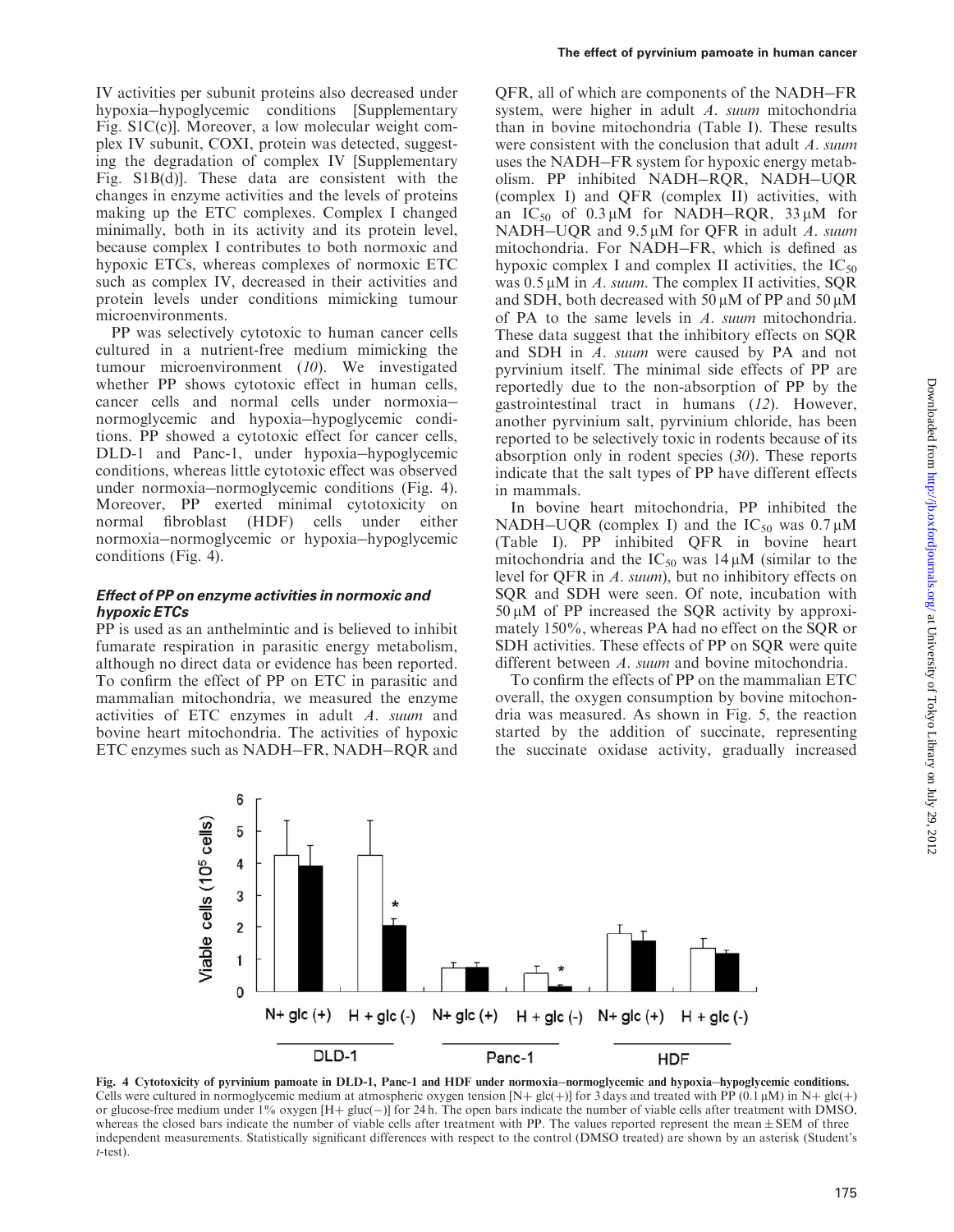<span id="page-5-0"></span>

| Table I. Enzyme activities of electron transport chain enzymes and the effects of pyrvinium pamoate and pamoic acid. |  |  |
|----------------------------------------------------------------------------------------------------------------------|--|--|
|                                                                                                                      |  |  |

|                                         | <b>Enzyme activity</b><br>(nmol/min mg protein) | PP IC <sub>50</sub> ( $\mu$ M) | <b>Residual activity of</b><br>$50 \mu M PP (%)$ | <b>Residual activity of</b><br>$50 \mu M$ PA $(\% )$ |
|-----------------------------------------|-------------------------------------------------|--------------------------------|--------------------------------------------------|------------------------------------------------------|
| Adult <i>Ascaris suum</i> mitochondria  |                                                 |                                |                                                  |                                                      |
| Complex $I + II$ (NADH-FR)              | $51.7 \pm 8.3$                                  | 0.5                            | n.d.                                             | 99.4                                                 |
| Complex I (NADH-UQR)                    | $110.3 \pm 7.4$                                 | 33.0                           | n.d.                                             | 102.4                                                |
| Complex I (NADH-ROR)                    | $65.0 \pm 1.7$                                  | 0.3                            | n.d.                                             | 107.8                                                |
| Complex II (OFR)                        | $42.2 \pm 5.4$                                  | 9.5                            | n.d.                                             | 105.3                                                |
| Complex II (SOR)                        | $268.7 \pm 24.4$                                | No inhibition                  | 61.7                                             | 47.9                                                 |
| Complex II (SDH)                        | $182.4 \pm 2.1$                                 | No inhibition                  | 59.9                                             | 69.5                                                 |
| Bovine heart submitochondrial particles |                                                 |                                |                                                  |                                                      |
| Complex $I + II$ (NADH-FR)              | $8.5 \pm 1.9$                                   | 0.5                            | n.d.                                             | 94.8                                                 |
| Complex I (NADH-UOR)                    | $139.5 \pm 33.5$                                | 0.7                            | n.d.                                             | 93.3                                                 |
| Complex I (NADH-ROR)                    | $13.4 \pm 1.7$                                  | 2.9                            | n.d.                                             | n.d.                                                 |
| Complex II (QFR)                        | $6.6 \pm 0.3$                                   | 14.0                           | n.d.                                             | n.d.                                                 |
| Complex II (SQR)                        | $65.3 \pm 10.1$                                 | No inhibition                  | 154.2                                            | 93.9                                                 |
| Complex II (SDH)                        | $37.2 \pm 12.3$                                 | No inhibition                  | 100.0                                            | 93.0                                                 |

NADH–FR, NADH–fumarate reductase; NADH–UQR, NADH–ubiquinone reductase; NADH–RQR, NADH–rhodoquinone reductase; QFR, Rhodoquinol-fumarate reductase; SQR, succinate-ubiquinone reductase; SDH, succinate dehydrogenase. n.d., not done.



Fig. 5 Effects of pyrvinium pamoate on oxygen consumption in bovine mitochondria. The open squares indicate the percentages of residual activity using succinate as the substrate and the closed circles indicate the percentages of residual activity using NADH as the substrate. The oxygen consumption rate without PP was defined as  $100\%$ . The values reported represent the mean  $\pm$  SEM of three independent measurements. Statistically significant differences with respect to the control (DMSO treated) are shown by an asterisk (Student's t-test).

with the addition of PP, whereas the reaction started by the addition of NADH, representing the NADHoxidase activity, decreased, although the activity remained at 20% for a high dose of PP. These data are consistent with the data in Table I, showing an increase in SQR activity and the partial inhibition of NADH-UQR activity.

### Effect of PP on normoxic and hypoxic ETC enzymes and on mitochondrial functions under hypoxia-hypoglycemic conditions

PP inhibited the enzymatic activities in the NADH-FR system in mammalian mitochondria but did not inhibit SQR or SDH, as shown in Table I.

These observations implied that PP has different effects on the ETC enzymes of cancer cells under hypoxia-hypoglycemic conditions, compared with under normoxia-normoglycemic conditions. To confirm whether PP exerts different effects on SQR and NADH-FR activities in cancer cells in tumour microenvironments, we measured these activities in mitochondria from cancer cells cultured under hypoxia-hypoglycemic conditions for 3 and 5 days (7 days in DLD-1). Under normoxia-normoglycemic conditions on day 0, PP increased the SQR activity in both Panc-1 and DLD-1 mitochondria as well as in bovine mitochondria [\(Fig. 6A](#page-6-0)). However, after the cells had been cultured under hypoxia-hypoglycemic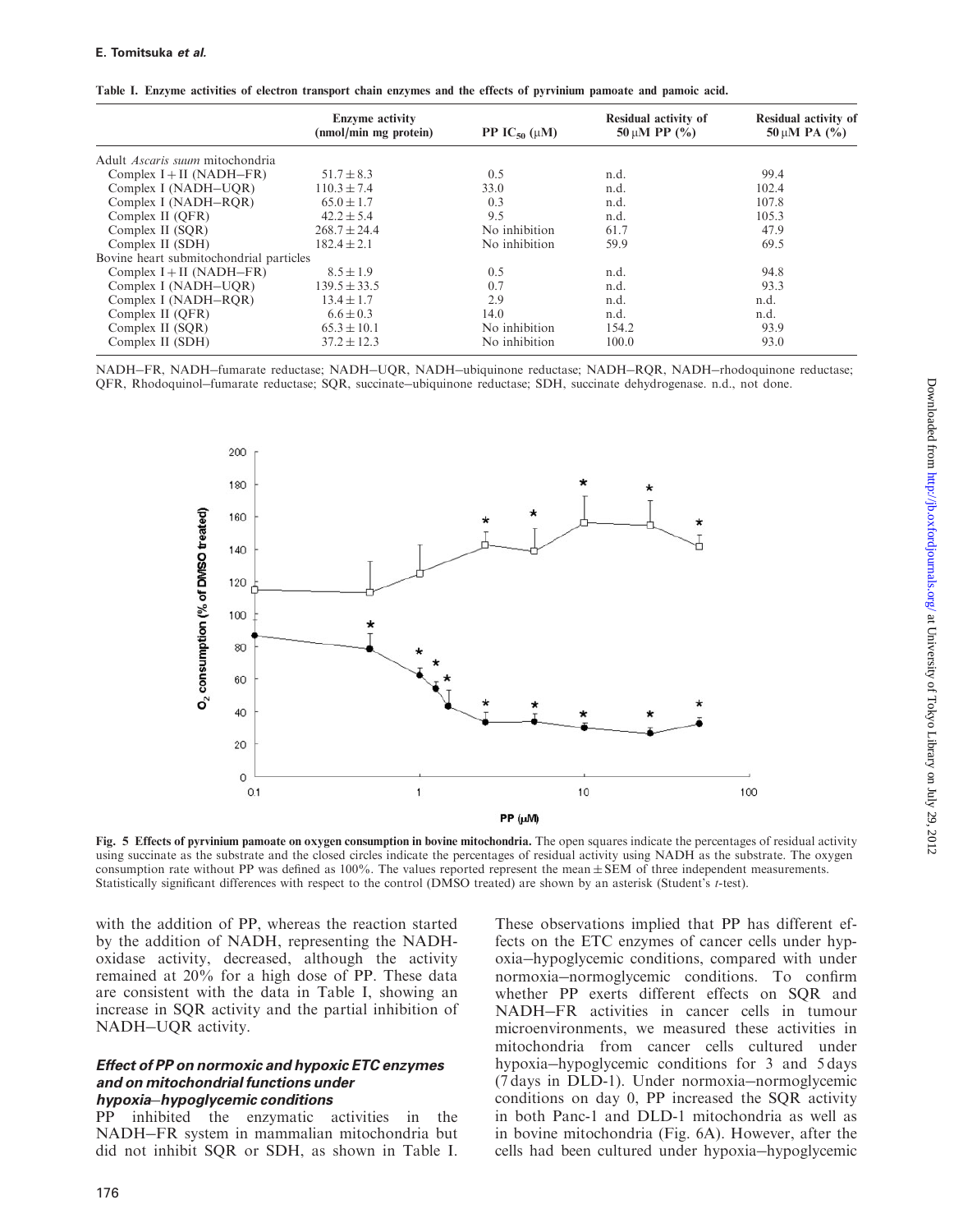<span id="page-6-0"></span>

Fig. 6 Effects of pyrvinium pamoate on SQR and NADH–FR activities under hypoxia-hypoglycemic conditions. (A) Effect of 25 µM PP on SQR activity. The percentages of the residual SQR activities from the addition of DMSO instead of PP in mitochondria separated from Panc-1 (a), DLD-1 (b) and HDF (c) cultured under normoxia–normoglycemic conditions [N+ glc (+)] (day 0) and cultured in glucose-free medium under  $1\%$  O<sub>2</sub> [H+ glc (-)] [days 3 and 5 (and 7 in DLD-1)] are shown. (**B**) Effect of 5  $\mu$ M PP on NADH-FR activity. The percentages of the residual NADH-FR activities in mitochondria separated from Panc-1 (a), DLD-1 (b) and HDF (c) cultured under N+ glc (+) (day 0) and cultured under  $H + glc(-)$  [days 3 and 5 (and 7 in DLD-1)] are shown. The values reported represent the mean  $\pm$  SEM of three independent measurements. Statistically significant differences are shown by the asterisks (\*P < 0.05 versus day 0, \*\*P < 0.05 versus DMSO treated, Student's t-test).

conditions for 3-5 days (7 days in DLD-1), PP no longer had any activation effect on SQR [Fig. 6A(a,b)]. When HDF was cultured under the same hypoxic-hypoglycemic conditions, PP increased the SQR activity in a manner similar to that under normoxia-normoglycemic conditions [Fig. 6A(c)]. On the other hand, the NADH-FR activities in Panc-1 and DLD-1 mitochondria were inhibited by PP under both conditions, but an inhibitory effect was not evident in HDF, partly because of the low<br>NADH-FR activity of HDF [Fig. 6B(c)]. NADH-FR activity of HDF [Fig. 6B(c)]. Interestingly, in DLD-1, the inhibitory effect on NADH-FR activity gradually increased over time when the cells were cultured under hypoxia-hypoglycemic conditions [Fig. 6B(b)]. PP also inhibited NADH-UQR activity as shown in [Table I](#page-5-0) and the effect of PP on NADH-UQR in mitochondria from cultured cells was also compared (Supplementary Fig. S2). PP inhibited NADH-UQR activities under both normoxia-normoglycemic and hypoxia-hypoglycemic conditions in all cell lines including HDF, but the inhibitory effect in HDF was smaller than that in other cancer cell lines. In mitochondria prepared from cancer cells cultured under hypoxia-hypoglycemic conditions, the increase in SQR activity induced by PP disappeared, whereas the reverse reaction of complex II in the NADH-FR system was inhibited by PP. In contrast, under both normoxia-normoglycemic and hypoxia-hypoglycemic conditions, minimal differences in the inhibitory effects of NADH-UQR were observed. The distinct effects of PP on complex II

activities may be one of the reasons why PP is only cytotoxic in cancer cells within tumour microenvironments but does not exhibit cytotoxicity in normal cells or cancer cells within normoxia-normoglycemic environments.

As PP affected both normoxic and hypoxic ETC in mitochondria, we examined the effects of PP on the mitochondrial membrane potential  $(\Delta \Psi m)$  to confirm how PP affects mitochondrial functions in cancer cells. In normoxic ETC, electrons from the TCA cycle pass via complex I (NADH-UQR)  $\rightarrow$  complex III (ubiquinol-cytochrome c reductase)  $\rightarrow$  complex IV (cytochrome c oxidase) or via complex II  $(SQR) \rightarrow complex III \rightarrow complex IV$ . Complex I, complex III and complex IV function as proton pumps and generate a proton gradient, which is the driving force for ATP synthesis by complex V (ATP synthase) as shown in [Fig. 3A](#page-3-0)(a). On the other hand, the NADH-FR system is only composed of complex I and the reverse reaction of complex II; thus, only complex I functions as a proton pump, forming a transmembrane electrochemical proton gradient for ATP synthesis through complex V [\[Fig. 3](#page-3-0)A(b)]. The generation of a  $\Delta \Psi$ m indicates that the ETC enzymes are actively functioning as proton pumps. If PP affects the  $\Delta \Psi$ m, the generation of ATP will be influenced. To understand whether and how the NADH-FR system can generate a  $\Delta \Psi m$ , fumarate was first used as the substrate of the NADH-FR system and the generation of a  $\Delta \Psi$ m in mitochondria prepared from cancer cells cultured under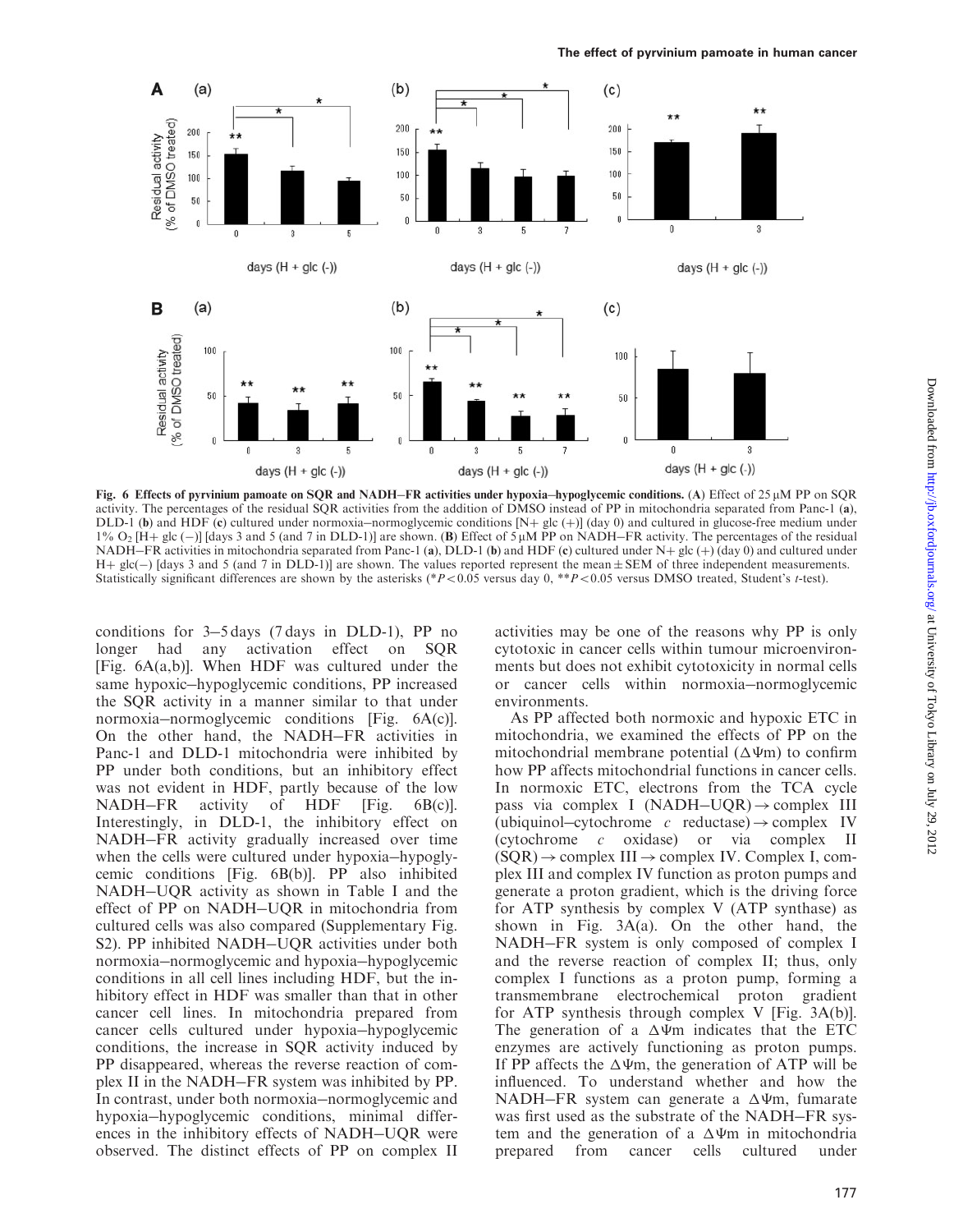normoxia-normoglycemic or hypoxia-hypoglycemic conditions was measured. Because a  $\Delta \Psi$ m was generated using the NADH-FR system and both fumarate and NADH as substrates, fumarate was used as a substrate for the generation of  $\Delta \Psi$ m in the presence of endogenous NADH. When mitochondria prepared from cells cultured under normoxia-normoglycemic conditions were used, as shown in [Fig. 7A](#page-8-0)(a),  $\Delta \Psi$ m was increased by the addition of succinate. The  $\Delta \Psi$ m generated by succinate was inhibited by 0.1 mM of cyanide [\[Fig. 7A](#page-8-0)(a)]. Cyanide did not inhibit the  $\Delta \Psi$ m generated by fumarate, as shown in [Fig. 7A](#page-8-0)(b). As the NADH-FR system is composed of complex I and complex II, and complex IV is not included in this system, the finding that the  $\Delta \Psi$ m generated by fumarate was insensitive to cyanide is consistent with the idea that cancer cells utilize the NADH-FR system. As shown in [Fig. 7B](#page-8-0) and C,  $0.5 \mu M$  of PP inhibited the  $\Delta \Psi$ m generated by fumarate in Panc-1 and DLD-1. No inhibitory effect of PP was observed on the  $\Delta \Psi$ m generated by succinate in Panc-1 [\[Fig. 7B](#page-8-0)(a)]. Moreover, in DLD-1, PP slightly but reproducibly increased the  $\Delta \Psi$ m generated by succin-ate [\[Fig. 7](#page-8-0)C(c)]. A similar effect of PP on the  $\Delta \Psi$ m generated by succinate was observed in HepG2 cells (data not shown). These data coincided with the data in [Fig. 6](#page-6-0) and PP increased the activity of SQR under normoxia-normoglycemic conditions.

### Effect of PP on the Fp subunit in complex II

As PP increased the activity of SQR ([Table I, Figs 5](#page-5-0) and [6](#page-6-0)), the effect of PP on human complex II was examined. Previously, we reported that the enzyme activities of human complex II are regulated by the phosphorylation of the flavoprotein (Fp) subunit, which is the catalytic subunit of complex II ([20](#page-11-0)). In our previous paper, treatment with a phosphatase caused the dephosphorylation of the Fp subunit and an increase in the SQR activity, whereas the reverse reaction of complex II, i.e. fumarate reductase (FRD) activity were decreased in DLD-1 mitochondria. In contrast, treatment with protein kinase caused the phosphorylation of the Fp subunit and a decrease in SQR activity with a concomitant increase in FRD activity. As mentioned, treatment with PP resulted in an increase in SQR activity and we suspected that PP treatment may modulate the phosphorylation of the Fp subunit of complex II. In [Fig. 8A](#page-9-0), treatment with phosphatase increased the SQR activity in DLD-1 mitochondria and PP also increased the SQR activity, relative to a control  $(0 U$  of Antarctic phosphatase treatment). Moreover, treatment with PP plus phosphatase exerted a stronger activation effect on SQR. However, 2 U of phosphatase treatment produced the same activation effect as PP plus phosphatase, suggesting that a high amount of phosphatase can cause the complete dephosphorylation of the Fp subunit related to SQR activity. Therefore, PP has the same effect as phosphatase on SQR activity.

Next, to determine whether PP causes the dephosphorylation of the Fp subunit in a manner similar to phosphatase treatment, the phosphorylation status of the Fp subunit was examined. In [Fig. 8](#page-9-0)B, Fp protein

spots with different pI values were detected and the spot intensities differed for each treatment. The ratios of the intensity of spot No.3 to the intensity of spot No.4 were increased after PP treatment, indicating that the ratio of dephosphorylated Fp proteins increased [\(Fig. 8](#page-9-0)C). These data suggest that PP causes the dephosphorylation of Fp leading to an increase in SQR activity and the effect of PP might be related to mitochondrial phosphatases. To address the question of whether the effect of PP arises from the activation of phosphatase, PP was treated with phosphatase inhibitors. In [Fig. 9](#page-9-0)A, PP increased the SQR activity, whereas treatment with PP and phosphatase inhibitors did not produce any increase in SQR activity. Similarly, the treatment with phosphatase increased the SQR activity, whereas the treatment with phosphatase together with phosphatase inhibitors did not increase the SQR activity [\(Fig. 9B](#page-9-0)). These data suggest that PP affects the complex II activity indirectly, indicating that PP enhances SQR activity through the activation of mitochondrial phosphatase(s).

# **Discussion**

In this report, we investigated the existence and function of the hypoxic ETC, the NADH-FR system, in tumour microenvironments in human cancer cells and the mechanisms of the effects of PP on parasitic and mammalian ETC enzymes. PP inhibited the hypoxic ETC, NADH-FR system in both parasitic and mammalian mitochondria, showing that the NADH-FR system is active in both parasitic and mammalian mitochondria. Moreover, PP inhibited SQR activity in parasitic mitochondria but activated SQR activity in mammalian mitochondria. The species-specific effect of PP is likely caused by the distinct function of complex II in mammalian mitochondria. We also showed that PP had different effects on complex II activities in cancer cells cultured under normoxic-normoglycemic conditions and under hypoxic-hypoglycemic conditions, suggesting that treatment with PP may be selectively effective against cancer cells in tumour microenvironments. In addition, we showed that PP dephosphorylated the Fp subunit in complex II and activated SQR activity, similar to the effect of phosphatase, indicating that PP activates mitochondrial protein phosphatases that maintain the functions of ETCs.

Recently, PP has been shown to exert not only anti-pinworm but also anti-malarial and anticryptosporidium activities ([14](#page-11-0), [15](#page-11-0)). The search for anti-parasitic drugs is continuing in the 21st century and pathways of parasitic energy metabolism, such as the NADH-FR system, are gradually becoming viewed as important candidate targets for anti-parasitic drugs ([31](#page-12-0), [32](#page-12-0)). In our study we found that PP inhibited the NADH-FR system, consisting of both complex I and complex II activities, in A. suum mitochondria, suggesting that PP kills these parasites by inhibiting the NADH-FR system. Therefore, this system may be important for energy production in parasites and may be a useful target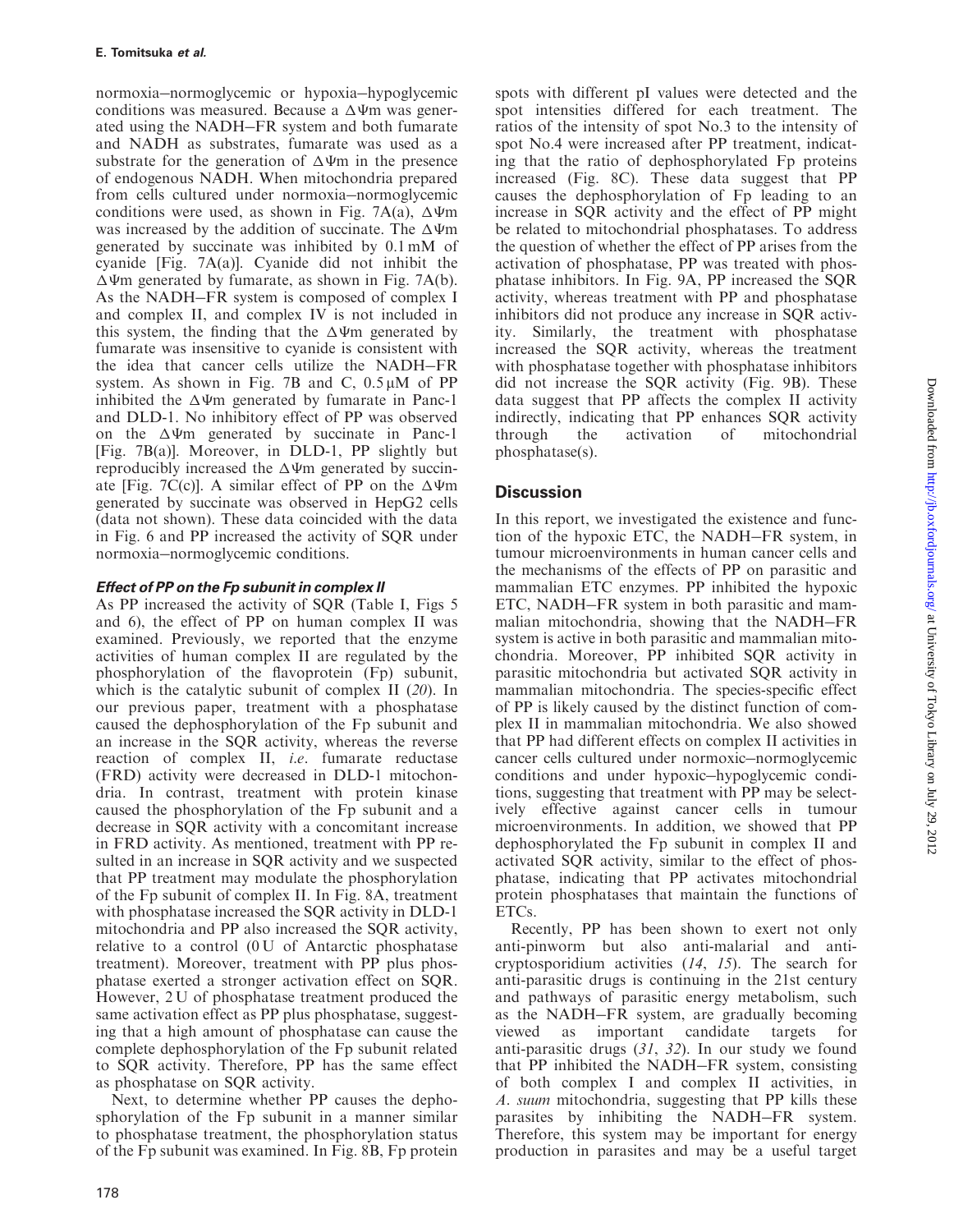<span id="page-8-0"></span>

Fig. 7 Effect of pyrvinium pamoate on mitochondrial membrane potentials. (A) Effect of 0.1 mM cyanide on the  $\Delta \Psi$ m in Panc-1 mitochondria. The values of Rhodamine 123 fluorescence quenching after the addition of succinate in mitochondria from Panc-1 cultured under normoxia-normoglycemic conditions  $[N + glc(+)]$  (a) or after the addition of fumarate in mitochondria from Panc-1 cultured with glucose-free medium under  $1\%$  O<sub>2</sub> [H + glc(-)] for 5 days (b) are shown. (B) Effect of 0.5  $\mu$ M PP on the  $\Delta \Psi$ m in Panc-1 mitochondria. The values of Rhodamine 123 fluorescence quenching starting after the addition of succinate in mitochondria from Panc-1 cultured under N+  $glc(+)$  (a) or after the addition of fumarate in mitochondria from Panc-1 cultured under  $H + glc(-)$  for 5 days (b) are shown. The percentages of the residual  $\Delta \Psi$ m in mitochondria from Panc-1 cultured under N+ glc(+) (succinate as substrate) and cultured under H+ glc(-) for 5 days (fumarate as substrate) are also shown (c). (C) Effect of 0.5  $\mu$ M PP on the  $\Delta \Psi$ m in DLD-1 mitochondria. The values of Rhodamine 123 fluorescence quenching after the addition of succinate in mitochondria from DLD-1 cultured under  $N + glc(+)$  (a) or after the addition of fumarate in mitochondria from DLD-1 cultured under H+ glc(-) for 7 days (b) are shown. The percentages of the residual  $\Delta \Psi$ m in mitochondria from DLD-1 cultured under the N+ glc(+) (succinate as substrate) and cultured under H+ glc(-) 7 days (fumarate as substrate) are shown (c). The values reported represent the mean  $\pm$  SEM of three independent measurements. Statistically significant differences are shown by the asterisks (\* $P < 0.05$  succinate versus fumarate, \*\* $P < 0.05$  versus PP –, Student's t-test).

The effect of pyrvinium pamoate in human cancer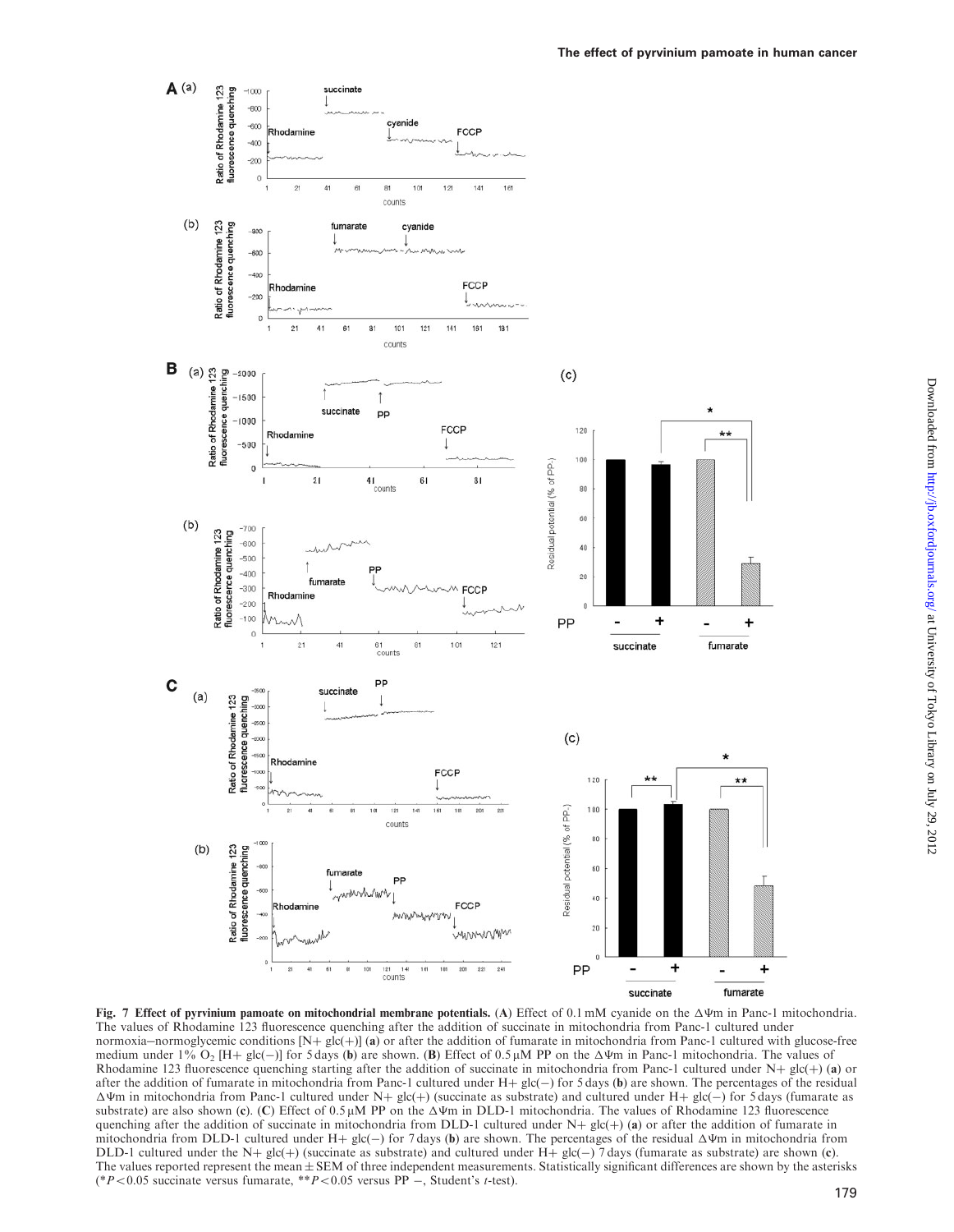<span id="page-9-0"></span>

Fig. 8 Effects of pyrvinium pamoate and phosphatase on complex II. (A) Effect of PP and Antarctic Phosphatase on SQR activity. The percentages of the residual SQR activities after the addition of DMSO in solubilized mitochondrial proteins from DLD-1 cultured under normoxia--normoglycemic conditions  $[N + glc(+)]$  and treated with various units of Antarctic Phosphatase and/or treated with  $25 \mu M$  PP are shown. The closed diamonds indicate treatment with Antarctic phosphatase, whereas the open circles indicate treatment with Antarctic phosphatase plus PP. The values reported represent the mean  $\pm$  SEM of three independent measurements. Statistically significant differences are shown by the asterisks ( $P < 0.05$  versus phosphatase  $-$ /PP –, \*\*P < 0.05 versus phosphatase +/PP – Student's *t*-test). (B) Separation and detection of the Fp subunit in solubilized mitochondrial proteins from DLD-1 cultured under N+  $glc(+)$  using 2-D gel electrophoresis. Untreated (a), treated with  $25 \mu M$  PP for 10 min at 30 $\degree$ C (b) or treated with 0.5 U of Antarctic phosphatase for 2 h at  $37^{\circ}$ C (c). Treated with 25  $\mu$ M of PP for 10 min at  $30^{\circ}$ C and  $0.5$  U of Antarctic phosphatase for 2 h at  $37^{\circ}$ C (d). (C) Spot intensities of (B). The numbers show the spot No. of (B).

for anti-parasitic drugs. How PP exerts species-specific effects between parasites and hosts needs to be understood. In our study, PP exerted different effects on complex II in parasites and mammals, with PP inhibiting complex II activities in both the normoxic ETC and the NADH-FR system in parasites and increasing



Fig. 9 Effect of pyrvinium pamoate, phosphatase and phosphatase inhibitors on SQR activity. (A) Percentages of residual SQR activities after the addition of DMSO in solubilized mitochondrial proteins from DLD-1 cultured under normoxia-normoglycemic conditions  $[N + glc(+)$  and treatment with a phosphatase inhibitor cocktail and/or  $25 \mu M$  PP for 10 min at 30°C. Statistically significant differences are shown by the asterisks ( $P<0.05$  versus DMSO treated, \*\*P $<$ 0.05 phosphatase inhibitors  $-$  PP  $+$  versus phosphatase inhibitors  $+$ /PP  $+$ , Student's t-test). (B) Percentages of residual SQR activities after the addition of DMSO in solubilized mitochondrial proteins from DLD-1 cultured under  $N + glc(+)$  and treatment with a phosphatase inhibitor cocktail, 0.5 U of Antarctic phosphatase or 0.5 U of Antarctic phosphatase plus a phosphatase inhibitor cocktail for 2h at 37 $\degree$ C. The values reported represent the mean  $\pm$  SEM of three independent measurements. Statistically significant differences are shown by the asterisks ( $P<0.05$  versus DMSO treated, \*\* $P < 0.05$  phosphatase inhibitors  $-/$ Antarctic phosphatase  $+$  versus phosphatase inhibitors  $+/$ Antarctic phosphatase  $+$ , Student's t-test).

SQR activity in mammals. Complex II in A. suum has been well characterized and complex II (SQR) and complex II (QFR) contain different Fp and the small cytochrome  $b$  (CybS) subunits  $(33, 34)$  $(33, 34)$  $(33, 34)$  $(33, 34)$  $(33, 34)$ . On the other hand, modification of the Fp subunit in mammalian complex II switches its function from SQR to FRD ([20](#page-11-0)). Therefore, one of the species-specific effects of PP is caused by its different effects on complex II in parasitic and mammalian mitochondria, which have different complex II characteristics.

To consider the side effects of PP, the effects of PP on mammalian ETCs should be compared in both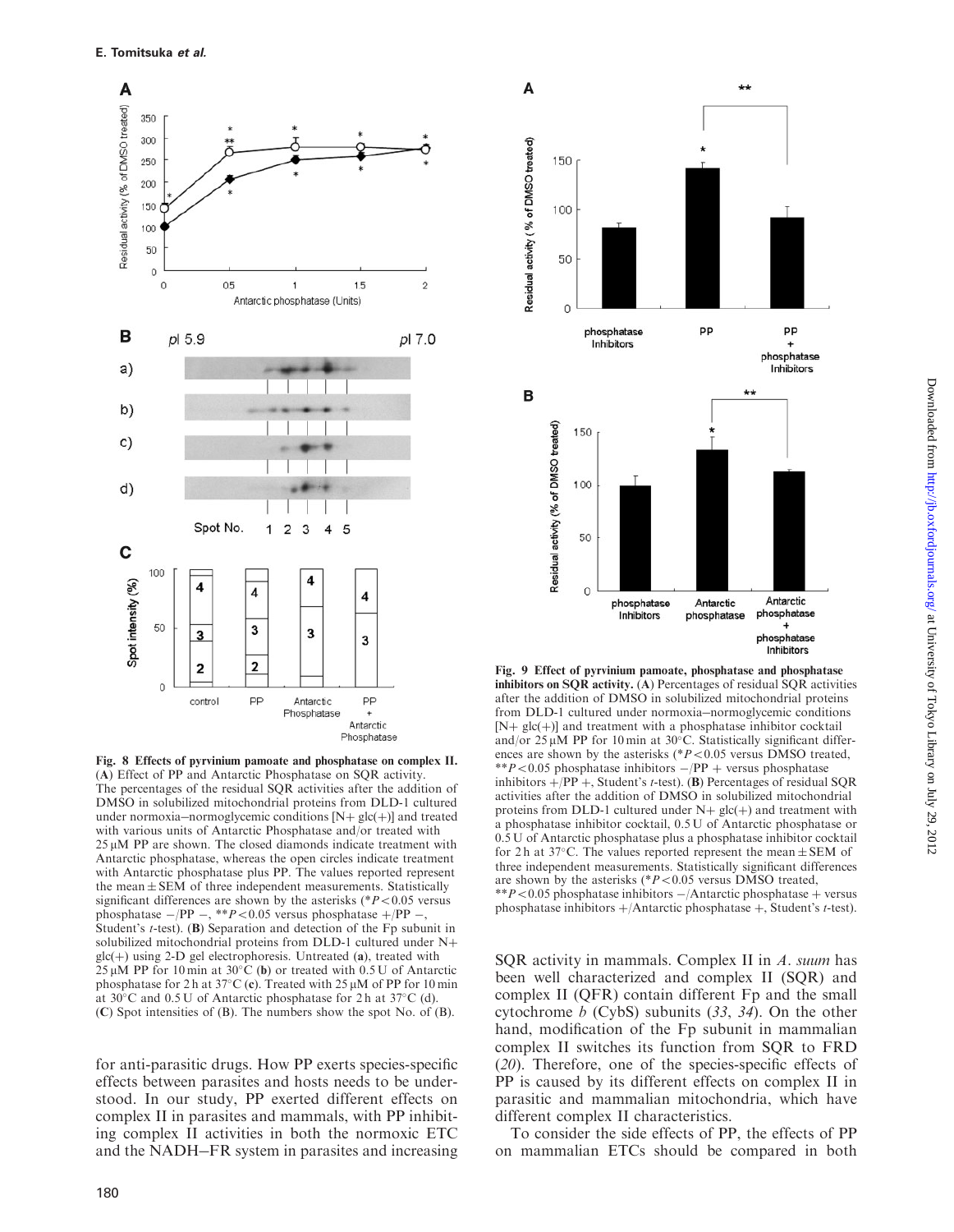cancer cells and normal cells and under an ordinary environment and tumour microenvironments. In mammalian mitochondria, we showed that PP inhibited NADH-FR activity, but the activity was low in bovine mitochondria and cancer cell lines, such as DLD-1 ([35](#page-12-0)), compared with A. suum mitochondria. Moreover, SQR activity was increased by PP in bovine mitochondria and human cancers and in the mitochondria of normal cells under normoxia normoglycemic conditions. In addition, PP did not inhibit the  $\Delta \Psi$ m generated by normoxic ETC starting with complex II. These data suggest that PP does not interfere with ATP synthesis via normoxic mitochondrial ETC through complex II, even when complex I is partially inhibited and is unlikely to produce severe side effects in normal human tissues. Moreover, PP exerted an anticancer effect, inhibiting tumour formation in xenografts ([10](#page-11-0)) and PP inhibited hypoxic ETC under tumour microenvironmental conditions in the present study. Therefore, PP has a minimal cytotoxicity in normal cells but is effective against cancer cells under tumour microenvironmental conditions and PP may serve as a good anticancer compound with minimal side effects.

To understand why PP is cytotoxic only in tumour microenvironments, we examined the NADH-FR system, a unique energy metabolic pathway, under hypoglycemic and hypoxic conditions. When glucose is limited, amino acids can be used for energy production instead of glucose, e.g. aspartate  $\rightarrow$ oxaloacetate  $\rightarrow$  malate  $\rightarrow$  fumarate ([36](#page-12-0)) and fumarate is the substrate of the NADH-FR system. Despite the limited glucose concentrations in tumour tissues in tumour microenvironments, the accumulation of amino acids has been observed in tumour tissues ([3](#page-11-0), [37](#page-12-0)). One of the reasons for the accumulation of amino acids is thought to be the activation of the autophagic degradation of proteins under nutrient-starved conditions ([38](#page-12-0)). The NADH-FR system is only composed of complex I and the reverse reaction of complex II; this system results in succinate formation via the fumarate reductase activity in complex II ([35](#page-12-0)). This system does not need oxygen, allowing it to function under hypoxic conditions. The final product in this system, succinate, is known to have an important role in the hypoxic response. Succinate inhibits prolyl hydroxylase (PHD), leading to the stabilization of hypoxia inducible factor (HIF)  $-1\alpha$  degradation ([39](#page-12-0)). As HIF is a major regulator of the hypoxic response, the NADH-FR system may have an important role in the activation of a pseudo-hypoxic pathway.

We showed that PP inhibited the  $\Delta \Psi$ m generated by fumarate, which is a substrate of the NADH-FR system. In contrast, PP did not inhibit the  $\Delta \Psi$ m generated by succinate; moreover, a slight activation effect was observed in DLD-1 and HepG2. The  $\Delta \Psi$ m generated by fumarate was not inhibited by cyanide, consistent with the action of the NADH-FR system. In this system, complex I functions as a proton pump to form a transmembrane electrochemical proton gradient, the driving force in ATP synthesis. Therefore, the NADH-FR system may be involved in ATP generation under tumour microenvironmental conditions and PP may interfere with ATP synthesis by inhibiting the NADH-FR system in cancer cells in tumour microenvironments. Moreover, the  $\Delta \Psi$ m is an important factor in the maintenance of mitochondria. The phosphatase and tensin homolog deleted on chromosome 10 (PTEN)-induced putative kinase 1 (PINK1) and Parkin reportedly play important roles in the quality control of mitochondria through the clearance of damaged mitochondria via autophagy; after the loss of the  $\Delta \Psi m$ , PINK1 recruits Parkin into mitochondria and promotes mitophagy in Drosophila and both neurogenic and non-neurogenic human cells ([40](#page-12-0)–[42](#page-12-0)). Therefore, the generation of  $\Delta \Psi$ m by the NADH-FR system in tumour microenvironments likely has important roles in ATP generation and the maintenance of mitochondrial quality.

PP increased the SQR activity in the mitochondria of cancer cells cultured under normoxia-normoglycemic conditions; however, SQR was not activated in cancer cells cultured under hypoxia-hypoglycemic conditions. These observations raise two questions: how does PP affect complex II and how does complex II differ under normal and tumour microenvironmental conditions? Post-translational modifications in mitochondrial proteins, such as phosphorylation and acetylation, have been identified and some of these modifications regulate mitochondrial functions ([43](#page-12-0), [44](#page-12-0)). In complex II, the acetylation of the Fp subunit has been reported and the deacetylase Sirtuin 3 deacetylates the Fp subunit ([45](#page-12-0), [46](#page-12-0)). The phosphorylation of the Fp subunit has also been shown and we previously reported that the phosphorylation of the Fp changed its activity, with the activity of SQR increasing when Fp was dephosphorylated and the activity of FRD increasing when Fp was phosphorylated. Under tumour microenvironmental conditions, the phosphorylated form of Fp and FRD activity concomitantly increased, whereas the dephosphorylated form of Fp and SQR activity decreased ([20](#page-11-0)). Treatment of the cells with PP resulted in the dephosphorylation of the Fp subunit, which might have been mediated by the activation of mitochondrial phosphatase(s). However, several protein kinases and phosphatases have been detected in mitochondria, although the details of their physiological roles are poorly understood ([47](#page-12-0)). Regarding complex II, Salvi et al. ([48](#page-12-0)) reported that Fgr tyrosine kinase, which is a member of the Src kinase family, phosphorylated the Fp subunit, but little information on Fgr tyrosine kinase is available. Therefore, a direct target of PP, which activates SQR, could not be found at present. PP has also been shown to inhibit the phosphorylation of PKB/Akt under hypoglycemic condition ([10](#page-11-0)). The inhibition of the PKB/Akt pathway may be involved in cytotoxicity, specifically under hypoglycemic condition, but the inhibition of the PKB/Akt pathway by wortmannin and LY294002 did not cause selective cytotoxicity under hypoglycemic condition ([49](#page-12-0)). These data suggest the importance of the PKB/Akt pathway in selective cytotoxicity under hypoglycemic condition even though this pathway is not a direct target of PP. Although the direct target of PP remains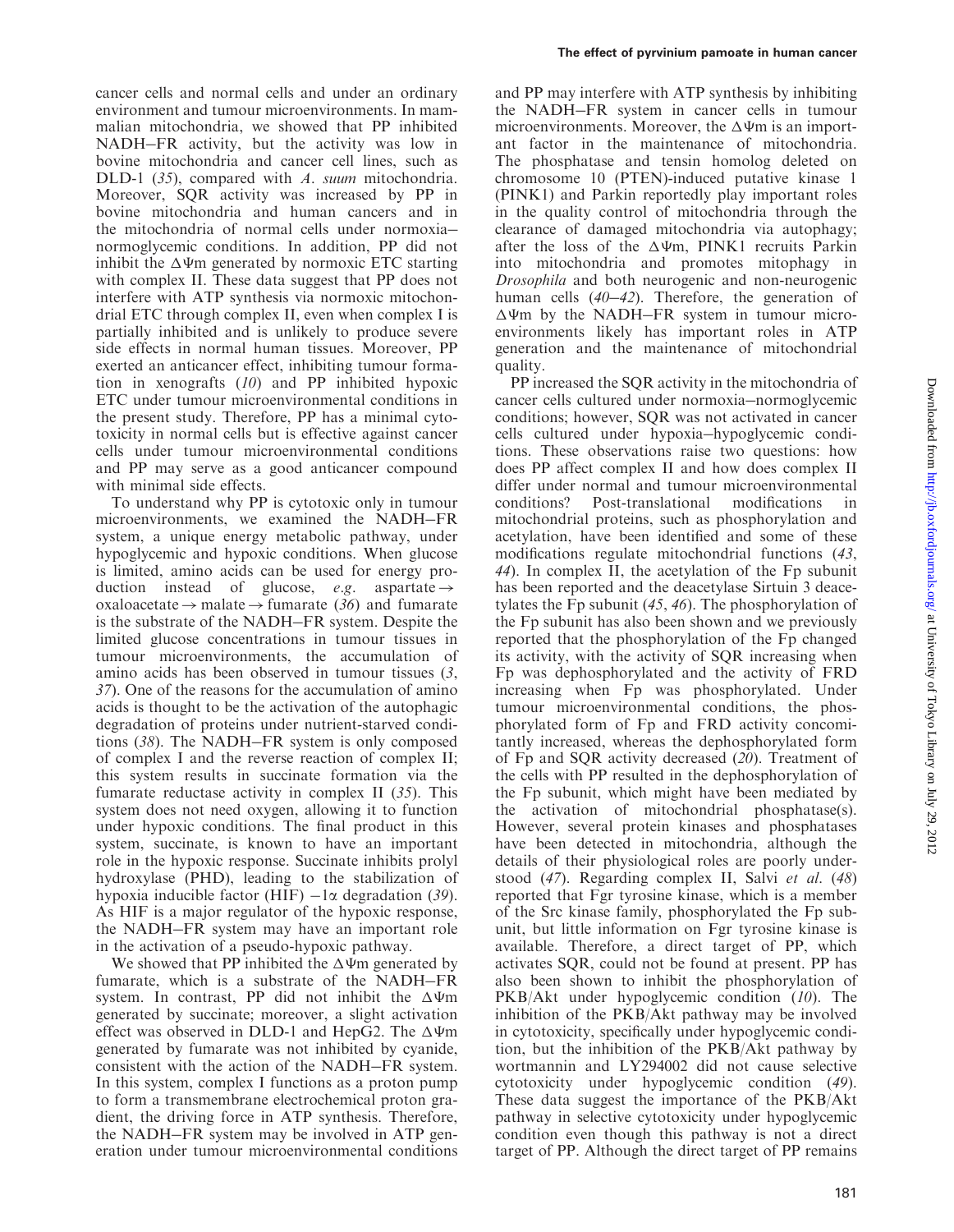<span id="page-11-0"></span>unknown, the key effects of PP such as its anticancer and selective cytotoxic effects, may arise through the inhibition of the NADH-FR system. Therefore, the NADH-FR system is a good target for anticancer therapy.

In this report, we showed that PP affects mitochondrial energy metabolism through the inhibition/ activation of ETC enzymes. Therefore, the NADH- FR system is a novel mitochondrial pathway for energy metabolism in tumour microenvironments and PP is a promising leading compound for the development of tumour-microenvironment-specific anticancer agents.

# Supplementary Data

Supplementary data are available at *JB* Online.

# Acknowledgements

The authors thank Dr. Sakamoto at Hirosaki University for providing A. suum mitochondria, bovine submitochondrial particles and decyl-rhodoquinol.

### Funding

Research Resident Fellowship Award, from the Foundation for the Promotion of Cancer Research of the 3rd Term Comprehensive 10-Year Strategy for Cancer Control, Japan; Grant-in-Aid for Creative Scientific Research (18GS0314), Grant-in-Aid for Scientific Research on Priority Areas (18073004), from the Japanese Society for the Promotion of Science; Targeted Proteins Research Program, from the Japanese Ministry of Education, Culture, Sports, Science and Technology.

### Conflict of interest

None declared.

## References

- 1. Brown, J.M. and Wilson, W.R. (2004) Exploiting tumour hypoxia in cancer treatment. Nat. Rev. Cancer 4, 437-447
- 2. [Vaupel, P., Kallinowski, F., and Okunieff, P. \(1989\)](https://www.researchgate.net/publication/20472627_Blood-Flow_Oxygen_and_Nutrient_Supply_and_Metabolic_Microenvironment_of_Human-Tumors_-_A_Review?el=1_x_8&enrichId=rgreq-7e05eb82-c45c-4e01-9f8d-ffa851b48301&enrichSource=Y292ZXJQYWdlOzIyNDgyMTIyMztBUzoxMjM3MTI3MTYxNTI4MzJAMTQwNjUwNjgxODY2OQ==) [Blood flow, oxygen and nutrient supply, and metabolic](https://www.researchgate.net/publication/20472627_Blood-Flow_Oxygen_and_Nutrient_Supply_and_Metabolic_Microenvironment_of_Human-Tumors_-_A_Review?el=1_x_8&enrichId=rgreq-7e05eb82-c45c-4e01-9f8d-ffa851b48301&enrichSource=Y292ZXJQYWdlOzIyNDgyMTIyMztBUzoxMjM3MTI3MTYxNTI4MzJAMTQwNjUwNjgxODY2OQ==) [microenvironment of human tumors: a review.](https://www.researchgate.net/publication/20472627_Blood-Flow_Oxygen_and_Nutrient_Supply_and_Metabolic_Microenvironment_of_Human-Tumors_-_A_Review?el=1_x_8&enrichId=rgreq-7e05eb82-c45c-4e01-9f8d-ffa851b48301&enrichSource=Y292ZXJQYWdlOzIyNDgyMTIyMztBUzoxMjM3MTI3MTYxNTI4MzJAMTQwNjUwNjgxODY2OQ==) Cancer Res. 49[, 6449](https://www.researchgate.net/publication/20472627_Blood-Flow_Oxygen_and_Nutrient_Supply_and_Metabolic_Microenvironment_of_Human-Tumors_-_A_Review?el=1_x_8&enrichId=rgreq-7e05eb82-c45c-4e01-9f8d-ffa851b48301&enrichSource=Y292ZXJQYWdlOzIyNDgyMTIyMztBUzoxMjM3MTI3MTYxNTI4MzJAMTQwNjUwNjgxODY2OQ==)-6465
- 3. [Hirayama, A., Kami, K., Sugimoto, M., Sugawara, M.,](https://www.researchgate.net/publication/24442289_Quantitative_Metabolome_Profiling_of_Colon_and_Stomach_Cancer_Microenvironment_by_Capillary_Electrophoresis_Time-of-Flight_Mass_Spectrometry?el=1_x_8&enrichId=rgreq-7e05eb82-c45c-4e01-9f8d-ffa851b48301&enrichSource=Y292ZXJQYWdlOzIyNDgyMTIyMztBUzoxMjM3MTI3MTYxNTI4MzJAMTQwNjUwNjgxODY2OQ==) [Toki, N., Onozuka, H., Kinoshita, T., Saito, N., Ochiai,](https://www.researchgate.net/publication/24442289_Quantitative_Metabolome_Profiling_of_Colon_and_Stomach_Cancer_Microenvironment_by_Capillary_Electrophoresis_Time-of-Flight_Mass_Spectrometry?el=1_x_8&enrichId=rgreq-7e05eb82-c45c-4e01-9f8d-ffa851b48301&enrichSource=Y292ZXJQYWdlOzIyNDgyMTIyMztBUzoxMjM3MTI3MTYxNTI4MzJAMTQwNjUwNjgxODY2OQ==) [A., Tomida, M., Esumi, H., and Soga, T. \(2009\)](https://www.researchgate.net/publication/24442289_Quantitative_Metabolome_Profiling_of_Colon_and_Stomach_Cancer_Microenvironment_by_Capillary_Electrophoresis_Time-of-Flight_Mass_Spectrometry?el=1_x_8&enrichId=rgreq-7e05eb82-c45c-4e01-9f8d-ffa851b48301&enrichSource=Y292ZXJQYWdlOzIyNDgyMTIyMztBUzoxMjM3MTI3MTYxNTI4MzJAMTQwNjUwNjgxODY2OQ==) [Quantitative metabolome profiling of colon and stomach](https://www.researchgate.net/publication/24442289_Quantitative_Metabolome_Profiling_of_Colon_and_Stomach_Cancer_Microenvironment_by_Capillary_Electrophoresis_Time-of-Flight_Mass_Spectrometry?el=1_x_8&enrichId=rgreq-7e05eb82-c45c-4e01-9f8d-ffa851b48301&enrichSource=Y292ZXJQYWdlOzIyNDgyMTIyMztBUzoxMjM3MTI3MTYxNTI4MzJAMTQwNjUwNjgxODY2OQ==) [cancer microenvironment by capillary electrophoresis](https://www.researchgate.net/publication/24442289_Quantitative_Metabolome_Profiling_of_Colon_and_Stomach_Cancer_Microenvironment_by_Capillary_Electrophoresis_Time-of-Flight_Mass_Spectrometry?el=1_x_8&enrichId=rgreq-7e05eb82-c45c-4e01-9f8d-ffa851b48301&enrichSource=Y292ZXJQYWdlOzIyNDgyMTIyMztBUzoxMjM3MTI3MTYxNTI4MzJAMTQwNjUwNjgxODY2OQ==) [time-of-flight mass spectrometry.](https://www.researchgate.net/publication/24442289_Quantitative_Metabolome_Profiling_of_Colon_and_Stomach_Cancer_Microenvironment_by_Capillary_Electrophoresis_Time-of-Flight_Mass_Spectrometry?el=1_x_8&enrichId=rgreq-7e05eb82-c45c-4e01-9f8d-ffa851b48301&enrichSource=Y292ZXJQYWdlOzIyNDgyMTIyMztBUzoxMjM3MTI3MTYxNTI4MzJAMTQwNjUwNjgxODY2OQ==) Cancer Res. 69, [4918](https://www.researchgate.net/publication/24442289_Quantitative_Metabolome_Profiling_of_Colon_and_Stomach_Cancer_Microenvironment_by_Capillary_Electrophoresis_Time-of-Flight_Mass_Spectrometry?el=1_x_8&enrichId=rgreq-7e05eb82-c45c-4e01-9f8d-ffa851b48301&enrichSource=Y292ZXJQYWdlOzIyNDgyMTIyMztBUzoxMjM3MTI3MTYxNTI4MzJAMTQwNjUwNjgxODY2OQ==)-4925
- 4. [Warburg, O. \(1956\) On respiratory impairment in cancer](https://www.researchgate.net/publication/285807032_On_respiratory_impairment_in_cancer_cells?el=1_x_8&enrichId=rgreq-7e05eb82-c45c-4e01-9f8d-ffa851b48301&enrichSource=Y292ZXJQYWdlOzIyNDgyMTIyMztBUzoxMjM3MTI3MTYxNTI4MzJAMTQwNjUwNjgxODY2OQ==) cells. [Science](https://www.researchgate.net/publication/285807032_On_respiratory_impairment_in_cancer_cells?el=1_x_8&enrichId=rgreq-7e05eb82-c45c-4e01-9f8d-ffa851b48301&enrichSource=Y292ZXJQYWdlOzIyNDgyMTIyMztBUzoxMjM3MTI3MTYxNTI4MzJAMTQwNjUwNjgxODY2OQ==) 124, 269-270
- 5. Zu, X.L. and Guppy, M. (2004) Cancer metabolism: facts, fantasy, and fiction. Biochem. Biophys. Res. Comm. 313, 459-465
- 6. [Lu, L., Kunimoto, S., Yamazaki, Y., Kaminishi, M., and](https://www.researchgate.net/publication/295411581_Kigamicin_D_a_novel_anticancer_agent_based_on_a_new_anti-austerity_strategy_targeting_cancer_cell) [Esumi, H. \(2004\) Kigamicin D, a novel anticancer agent](https://www.researchgate.net/publication/295411581_Kigamicin_D_a_novel_anticancer_agent_based_on_a_new_anti-austerity_strategy_targeting_cancer_cell) [based on a new anti-austerity strategy targeting cancer](https://www.researchgate.net/publication/295411581_Kigamicin_D_a_novel_anticancer_agent_based_on_a_new_anti-austerity_strategy_targeting_cancer_cell) [cells' tolerance to nutrient starvation.](https://www.researchgate.net/publication/295411581_Kigamicin_D_a_novel_anticancer_agent_based_on_a_new_anti-austerity_strategy_targeting_cancer_cell) Cancer Sci. 95, [547](https://www.researchgate.net/publication/295411581_Kigamicin_D_a_novel_anticancer_agent_based_on_a_new_anti-austerity_strategy_targeting_cancer_cell)-552
- 7. [Teicher, B.A., Lazo, J.S., and Sartorelli, A.C. \(1981\)](https://www.researchgate.net/publication/15749879_Teicher_BA_Lazo_JS_Sartorelli_ACClassification_of_antineoplastic_agents_by_their_selective_toxicities_toward_oxygenated_and_hypoxic_tumor_cells_Cancer_Res_41_73-81?el=1_x_8&enrichId=rgreq-7e05eb82-c45c-4e01-9f8d-ffa851b48301&enrichSource=Y292ZXJQYWdlOzIyNDgyMTIyMztBUzoxMjM3MTI3MTYxNTI4MzJAMTQwNjUwNjgxODY2OQ==) [Classification of antineoplastic agents by their selective](https://www.researchgate.net/publication/15749879_Teicher_BA_Lazo_JS_Sartorelli_ACClassification_of_antineoplastic_agents_by_their_selective_toxicities_toward_oxygenated_and_hypoxic_tumor_cells_Cancer_Res_41_73-81?el=1_x_8&enrichId=rgreq-7e05eb82-c45c-4e01-9f8d-ffa851b48301&enrichSource=Y292ZXJQYWdlOzIyNDgyMTIyMztBUzoxMjM3MTI3MTYxNTI4MzJAMTQwNjUwNjgxODY2OQ==)

[toxicities toward oxygenated and hypoxic tumor cells.](https://www.researchgate.net/publication/15749879_Teicher_BA_Lazo_JS_Sartorelli_ACClassification_of_antineoplastic_agents_by_their_selective_toxicities_toward_oxygenated_and_hypoxic_tumor_cells_Cancer_Res_41_73-81?el=1_x_8&enrichId=rgreq-7e05eb82-c45c-4e01-9f8d-ffa851b48301&enrichSource=Y292ZXJQYWdlOzIyNDgyMTIyMztBUzoxMjM3MTI3MTYxNTI4MzJAMTQwNjUwNjgxODY2OQ==) [Cancer Res.](https://www.researchgate.net/publication/15749879_Teicher_BA_Lazo_JS_Sartorelli_ACClassification_of_antineoplastic_agents_by_their_selective_toxicities_toward_oxygenated_and_hypoxic_tumor_cells_Cancer_Res_41_73-81?el=1_x_8&enrichId=rgreq-7e05eb82-c45c-4e01-9f8d-ffa851b48301&enrichSource=Y292ZXJQYWdlOzIyNDgyMTIyMztBUzoxMjM3MTI3MTYxNTI4MzJAMTQwNjUwNjgxODY2OQ==) 41, 73-81

- 8. [Onozuka, H., Tsuchihara, K., and Esumi, H. \(2011\)](https://www.researchgate.net/publication/49774572_Hypoglycemichypoxic_condition_in_vitro_mimicking_the_tumor_microenvironment_markedly_reduced_the_efficacy_of_anticancer_drugs?el=1_x_8&enrichId=rgreq-7e05eb82-c45c-4e01-9f8d-ffa851b48301&enrichSource=Y292ZXJQYWdlOzIyNDgyMTIyMztBUzoxMjM3MTI3MTYxNTI4MzJAMTQwNjUwNjgxODY2OQ==) [Hypoglycemic/hypoxic condition in vitro mimicking the](https://www.researchgate.net/publication/49774572_Hypoglycemichypoxic_condition_in_vitro_mimicking_the_tumor_microenvironment_markedly_reduced_the_efficacy_of_anticancer_drugs?el=1_x_8&enrichId=rgreq-7e05eb82-c45c-4e01-9f8d-ffa851b48301&enrichSource=Y292ZXJQYWdlOzIyNDgyMTIyMztBUzoxMjM3MTI3MTYxNTI4MzJAMTQwNjUwNjgxODY2OQ==) [tumor microenvironment markedly reduced the efficacy](https://www.researchgate.net/publication/49774572_Hypoglycemichypoxic_condition_in_vitro_mimicking_the_tumor_microenvironment_markedly_reduced_the_efficacy_of_anticancer_drugs?el=1_x_8&enrichId=rgreq-7e05eb82-c45c-4e01-9f8d-ffa851b48301&enrichSource=Y292ZXJQYWdlOzIyNDgyMTIyMztBUzoxMjM3MTI3MTYxNTI4MzJAMTQwNjUwNjgxODY2OQ==) [of anticancer drugs.](https://www.researchgate.net/publication/49774572_Hypoglycemichypoxic_condition_in_vitro_mimicking_the_tumor_microenvironment_markedly_reduced_the_efficacy_of_anticancer_drugs?el=1_x_8&enrichId=rgreq-7e05eb82-c45c-4e01-9f8d-ffa851b48301&enrichSource=Y292ZXJQYWdlOzIyNDgyMTIyMztBUzoxMjM3MTI3MTYxNTI4MzJAMTQwNjUwNjgxODY2OQ==) Cancer Sci. 102, 975-982
- 9. [Awale, S., Lu, J., Kalauni, S.K., Kurashima, Y., Tezuka,](https://www.researchgate.net/publication/7322317_Identification_of_Arctigenin_as_an_Antitumor_Agent_Having_the_Ability_to_Eliminate_the_Tolerance_of_Cancer_Cells_to_Nutrient_Starvation?el=1_x_8&enrichId=rgreq-7e05eb82-c45c-4e01-9f8d-ffa851b48301&enrichSource=Y292ZXJQYWdlOzIyNDgyMTIyMztBUzoxMjM3MTI3MTYxNTI4MzJAMTQwNjUwNjgxODY2OQ==) [Y., Kadota, S., and Esumi, H. \(2006\) Identification of](https://www.researchgate.net/publication/7322317_Identification_of_Arctigenin_as_an_Antitumor_Agent_Having_the_Ability_to_Eliminate_the_Tolerance_of_Cancer_Cells_to_Nutrient_Starvation?el=1_x_8&enrichId=rgreq-7e05eb82-c45c-4e01-9f8d-ffa851b48301&enrichSource=Y292ZXJQYWdlOzIyNDgyMTIyMztBUzoxMjM3MTI3MTYxNTI4MzJAMTQwNjUwNjgxODY2OQ==) [arctigenin as an antitumor agent having the ability to](https://www.researchgate.net/publication/7322317_Identification_of_Arctigenin_as_an_Antitumor_Agent_Having_the_Ability_to_Eliminate_the_Tolerance_of_Cancer_Cells_to_Nutrient_Starvation?el=1_x_8&enrichId=rgreq-7e05eb82-c45c-4e01-9f8d-ffa851b48301&enrichSource=Y292ZXJQYWdlOzIyNDgyMTIyMztBUzoxMjM3MTI3MTYxNTI4MzJAMTQwNjUwNjgxODY2OQ==) [eliminate the tolerance of cancer cells to nutrient](https://www.researchgate.net/publication/7322317_Identification_of_Arctigenin_as_an_Antitumor_Agent_Having_the_Ability_to_Eliminate_the_Tolerance_of_Cancer_Cells_to_Nutrient_Starvation?el=1_x_8&enrichId=rgreq-7e05eb82-c45c-4e01-9f8d-ffa851b48301&enrichSource=Y292ZXJQYWdlOzIyNDgyMTIyMztBUzoxMjM3MTI3MTYxNTI4MzJAMTQwNjUwNjgxODY2OQ==) starvation. [Cancer Res.](https://www.researchgate.net/publication/7322317_Identification_of_Arctigenin_as_an_Antitumor_Agent_Having_the_Ability_to_Eliminate_the_Tolerance_of_Cancer_Cells_to_Nutrient_Starvation?el=1_x_8&enrichId=rgreq-7e05eb82-c45c-4e01-9f8d-ffa851b48301&enrichSource=Y292ZXJQYWdlOzIyNDgyMTIyMztBUzoxMjM3MTI3MTYxNTI4MzJAMTQwNjUwNjgxODY2OQ==) **66**, 1751-1757
- 10. [Esumi, H., Lu, J., Kurashima, Y., and Hanaoka, T.](https://www.researchgate.net/publication/8411862_Antitumor_activity_of_pyrvinium_pamoate_6-dimethylamino-2-2-25-dimethyl-1-phenyl-1H-pyrrol-3-ylethenyl-1-methyl-quinolinium_pamoate_salt_showing_preferential_cytotoxicity_during_glucose_starvation?el=1_x_8&enrichId=rgreq-7e05eb82-c45c-4e01-9f8d-ffa851b48301&enrichSource=Y292ZXJQYWdlOzIyNDgyMTIyMztBUzoxMjM3MTI3MTYxNTI4MzJAMTQwNjUwNjgxODY2OQ==) [\(2004\) Antitumor activity of pyrvinium pamoate,](https://www.researchgate.net/publication/8411862_Antitumor_activity_of_pyrvinium_pamoate_6-dimethylamino-2-2-25-dimethyl-1-phenyl-1H-pyrrol-3-ylethenyl-1-methyl-quinolinium_pamoate_salt_showing_preferential_cytotoxicity_during_glucose_starvation?el=1_x_8&enrichId=rgreq-7e05eb82-c45c-4e01-9f8d-ffa851b48301&enrichSource=Y292ZXJQYWdlOzIyNDgyMTIyMztBUzoxMjM3MTI3MTYxNTI4MzJAMTQwNjUwNjgxODY2OQ==) [6-\(dimethylamino\)-2-\[2-\(2,5-dimethyl-1-phenyl-1H-pyr](https://www.researchgate.net/publication/8411862_Antitumor_activity_of_pyrvinium_pamoate_6-dimethylamino-2-2-25-dimethyl-1-phenyl-1H-pyrrol-3-ylethenyl-1-methyl-quinolinium_pamoate_salt_showing_preferential_cytotoxicity_during_glucose_starvation?el=1_x_8&enrichId=rgreq-7e05eb82-c45c-4e01-9f8d-ffa851b48301&enrichSource=Y292ZXJQYWdlOzIyNDgyMTIyMztBUzoxMjM3MTI3MTYxNTI4MzJAMTQwNjUwNjgxODY2OQ==)[rol-3-yl\)ethenyl\]-1-methyl-quinolinium pamoate salt,](https://www.researchgate.net/publication/8411862_Antitumor_activity_of_pyrvinium_pamoate_6-dimethylamino-2-2-25-dimethyl-1-phenyl-1H-pyrrol-3-ylethenyl-1-methyl-quinolinium_pamoate_salt_showing_preferential_cytotoxicity_during_glucose_starvation?el=1_x_8&enrichId=rgreq-7e05eb82-c45c-4e01-9f8d-ffa851b48301&enrichSource=Y292ZXJQYWdlOzIyNDgyMTIyMztBUzoxMjM3MTI3MTYxNTI4MzJAMTQwNjUwNjgxODY2OQ==) [showing preferential cytotoxicity during glucose starva-](https://www.researchgate.net/publication/8411862_Antitumor_activity_of_pyrvinium_pamoate_6-dimethylamino-2-2-25-dimethyl-1-phenyl-1H-pyrrol-3-ylethenyl-1-methyl-quinolinium_pamoate_salt_showing_preferential_cytotoxicity_during_glucose_starvation?el=1_x_8&enrichId=rgreq-7e05eb82-c45c-4e01-9f8d-ffa851b48301&enrichSource=Y292ZXJQYWdlOzIyNDgyMTIyMztBUzoxMjM3MTI3MTYxNTI4MzJAMTQwNjUwNjgxODY2OQ==)tion. [Cancer Sci](https://www.researchgate.net/publication/8411862_Antitumor_activity_of_pyrvinium_pamoate_6-dimethylamino-2-2-25-dimethyl-1-phenyl-1H-pyrrol-3-ylethenyl-1-methyl-quinolinium_pamoate_salt_showing_preferential_cytotoxicity_during_glucose_starvation?el=1_x_8&enrichId=rgreq-7e05eb82-c45c-4e01-9f8d-ffa851b48301&enrichSource=Y292ZXJQYWdlOzIyNDgyMTIyMztBUzoxMjM3MTI3MTYxNTI4MzJAMTQwNjUwNjgxODY2OQ==) 95, 685-690
- 11. [Kita, K., Nihei, C., and Tomitsuka, E. \(2003\) Parasite](https://www.researchgate.net/publication/5587160_Parasite_Mitochondria_as_Drug_Target_Diversity_and_Dynamic_Changes_During_the_Life_Cycle?el=1_x_8&enrichId=rgreq-7e05eb82-c45c-4e01-9f8d-ffa851b48301&enrichSource=Y292ZXJQYWdlOzIyNDgyMTIyMztBUzoxMjM3MTI3MTYxNTI4MzJAMTQwNjUwNjgxODY2OQ==) [mitochondria as drug target: Diversity and dynamic](https://www.researchgate.net/publication/5587160_Parasite_Mitochondria_as_Drug_Target_Diversity_and_Dynamic_Changes_During_the_Life_Cycle?el=1_x_8&enrichId=rgreq-7e05eb82-c45c-4e01-9f8d-ffa851b48301&enrichSource=Y292ZXJQYWdlOzIyNDgyMTIyMztBUzoxMjM3MTI3MTYxNTI4MzJAMTQwNjUwNjgxODY2OQ==) [changes during the life cycle.](https://www.researchgate.net/publication/5587160_Parasite_Mitochondria_as_Drug_Target_Diversity_and_Dynamic_Changes_During_the_Life_Cycle?el=1_x_8&enrichId=rgreq-7e05eb82-c45c-4e01-9f8d-ffa851b48301&enrichSource=Y292ZXJQYWdlOzIyNDgyMTIyMztBUzoxMjM3MTI3MTYxNTI4MzJAMTQwNjUwNjgxODY2OQ==) Curr. Med. Chem. 10, [2535](https://www.researchgate.net/publication/5587160_Parasite_Mitochondria_as_Drug_Target_Diversity_and_Dynamic_Changes_During_the_Life_Cycle?el=1_x_8&enrichId=rgreq-7e05eb82-c45c-4e01-9f8d-ffa851b48301&enrichSource=Y292ZXJQYWdlOzIyNDgyMTIyMztBUzoxMjM3MTI3MTYxNTI4MzJAMTQwNjUwNjgxODY2OQ==)-2548
- 12. Buchanan, R.A., Barrow, W.B., Heffelfinger, J.C., Kinkel, A.W., Smith, T.C., and Turner, J.L. (1974) Pyrvinium pamoate. Clin. Pharmacol. Ther. 16, 716-719
- 13. [Sheth, U.K. \(1975\) Mechanisms of anthelmintic action.](https://www.researchgate.net/publication/22375813_Mechanisms_of_Anthelmintic_Action?el=1_x_8&enrichId=rgreq-7e05eb82-c45c-4e01-9f8d-ffa851b48301&enrichSource=Y292ZXJQYWdlOzIyNDgyMTIyMztBUzoxMjM3MTI3MTYxNTI4MzJAMTQwNjUwNjgxODY2OQ==) Prog. [Drug Res.](https://www.researchgate.net/publication/22375813_Mechanisms_of_Anthelmintic_Action?el=1_x_8&enrichId=rgreq-7e05eb82-c45c-4e01-9f8d-ffa851b48301&enrichSource=Y292ZXJQYWdlOzIyNDgyMTIyMztBUzoxMjM3MTI3MTYxNTI4MzJAMTQwNjUwNjgxODY2OQ==) 19, 147-157
- 14. [Downey, A.S., Chong, C.R., Graczyk, T.K., and](https://www.researchgate.net/publication/5260789_Efficacy_of_Pyrvinium_Pamoate_against_Cryptosporidium_parvum_Infection_In_Vitro_and_in_a_Neonatal_Mouse_Model?el=1_x_8&enrichId=rgreq-7e05eb82-c45c-4e01-9f8d-ffa851b48301&enrichSource=Y292ZXJQYWdlOzIyNDgyMTIyMztBUzoxMjM3MTI3MTYxNTI4MzJAMTQwNjUwNjgxODY2OQ==) [Sullivan, D.J. \(2008\) Efficacy of pyrvinium pamoate](https://www.researchgate.net/publication/5260789_Efficacy_of_Pyrvinium_Pamoate_against_Cryptosporidium_parvum_Infection_In_Vitro_and_in_a_Neonatal_Mouse_Model?el=1_x_8&enrichId=rgreq-7e05eb82-c45c-4e01-9f8d-ffa851b48301&enrichSource=Y292ZXJQYWdlOzIyNDgyMTIyMztBUzoxMjM3MTI3MTYxNTI4MzJAMTQwNjUwNjgxODY2OQ==) against [Cryptosporidium parvum](https://www.researchgate.net/publication/5260789_Efficacy_of_Pyrvinium_Pamoate_against_Cryptosporidium_parvum_Infection_In_Vitro_and_in_a_Neonatal_Mouse_Model?el=1_x_8&enrichId=rgreq-7e05eb82-c45c-4e01-9f8d-ffa851b48301&enrichSource=Y292ZXJQYWdlOzIyNDgyMTIyMztBUzoxMjM3MTI3MTYxNTI4MzJAMTQwNjUwNjgxODY2OQ==) infection in vitro and [in a neonatal mouse model.](https://www.researchgate.net/publication/5260789_Efficacy_of_Pyrvinium_Pamoate_against_Cryptosporidium_parvum_Infection_In_Vitro_and_in_a_Neonatal_Mouse_Model?el=1_x_8&enrichId=rgreq-7e05eb82-c45c-4e01-9f8d-ffa851b48301&enrichSource=Y292ZXJQYWdlOzIyNDgyMTIyMztBUzoxMjM3MTI3MTYxNTI4MzJAMTQwNjUwNjgxODY2OQ==) Antimicrob. Agents [Chemother.](https://www.researchgate.net/publication/5260789_Efficacy_of_Pyrvinium_Pamoate_against_Cryptosporidium_parvum_Infection_In_Vitro_and_in_a_Neonatal_Mouse_Model?el=1_x_8&enrichId=rgreq-7e05eb82-c45c-4e01-9f8d-ffa851b48301&enrichSource=Y292ZXJQYWdlOzIyNDgyMTIyMztBUzoxMjM3MTI3MTYxNTI4MzJAMTQwNjUwNjgxODY2OQ==) 52, 3106-3112
- 15. [Chong, C.R., Chen, X., Shi, L., Liu, J.O., and Sullivan,](https://www.researchgate.net/publication/6967711_A_clinical_drug_library_screen_identifies_astemizole_as_an_antimalarial_agent?el=1_x_8&enrichId=rgreq-7e05eb82-c45c-4e01-9f8d-ffa851b48301&enrichSource=Y292ZXJQYWdlOzIyNDgyMTIyMztBUzoxMjM3MTI3MTYxNTI4MzJAMTQwNjUwNjgxODY2OQ==) [D.J.J. \(2006\) A clinical drug library screen identifies](https://www.researchgate.net/publication/6967711_A_clinical_drug_library_screen_identifies_astemizole_as_an_antimalarial_agent?el=1_x_8&enrichId=rgreq-7e05eb82-c45c-4e01-9f8d-ffa851b48301&enrichSource=Y292ZXJQYWdlOzIyNDgyMTIyMztBUzoxMjM3MTI3MTYxNTI4MzJAMTQwNjUwNjgxODY2OQ==) [astemizole as an antimalarial agent.](https://www.researchgate.net/publication/6967711_A_clinical_drug_library_screen_identifies_astemizole_as_an_antimalarial_agent?el=1_x_8&enrichId=rgreq-7e05eb82-c45c-4e01-9f8d-ffa851b48301&enrichSource=Y292ZXJQYWdlOzIyNDgyMTIyMztBUzoxMjM3MTI3MTYxNTI4MzJAMTQwNjUwNjgxODY2OQ==) Nat. Chem. Biol. 2, 415-[416](https://www.researchgate.net/publication/6967711_A_clinical_drug_library_screen_identifies_astemizole_as_an_antimalarial_agent?el=1_x_8&enrichId=rgreq-7e05eb82-c45c-4e01-9f8d-ffa851b48301&enrichSource=Y292ZXJQYWdlOzIyNDgyMTIyMztBUzoxMjM3MTI3MTYxNTI4MzJAMTQwNjUwNjgxODY2OQ==)
- 16. [Yu, D.H., Macdonald, J., Liu, G., Lee, A.S., Ly, M.,](https://www.researchgate.net/publication/23660442_Pyrvinium_Targets_the_Unfolded_Protein_Response_to_Hypoglycemia_and_Its_Anti-Tumor_Activity_Is_Enhanced_by_Combination_Therapy?el=1_x_8&enrichId=rgreq-7e05eb82-c45c-4e01-9f8d-ffa851b48301&enrichSource=Y292ZXJQYWdlOzIyNDgyMTIyMztBUzoxMjM3MTI3MTYxNTI4MzJAMTQwNjUwNjgxODY2OQ==) [Davis, T., Ke, N., Zhou, D., Wong-Staal, F., and Li,](https://www.researchgate.net/publication/23660442_Pyrvinium_Targets_the_Unfolded_Protein_Response_to_Hypoglycemia_and_Its_Anti-Tumor_Activity_Is_Enhanced_by_Combination_Therapy?el=1_x_8&enrichId=rgreq-7e05eb82-c45c-4e01-9f8d-ffa851b48301&enrichSource=Y292ZXJQYWdlOzIyNDgyMTIyMztBUzoxMjM3MTI3MTYxNTI4MzJAMTQwNjUwNjgxODY2OQ==) [Q.X. \(2008\) Pyrvinium targets the unfolded protein](https://www.researchgate.net/publication/23660442_Pyrvinium_Targets_the_Unfolded_Protein_Response_to_Hypoglycemia_and_Its_Anti-Tumor_Activity_Is_Enhanced_by_Combination_Therapy?el=1_x_8&enrichId=rgreq-7e05eb82-c45c-4e01-9f8d-ffa851b48301&enrichSource=Y292ZXJQYWdlOzIyNDgyMTIyMztBUzoxMjM3MTI3MTYxNTI4MzJAMTQwNjUwNjgxODY2OQ==) [response to hypoglycemia and its anti-tumor activity is](https://www.researchgate.net/publication/23660442_Pyrvinium_Targets_the_Unfolded_Protein_Response_to_Hypoglycemia_and_Its_Anti-Tumor_Activity_Is_Enhanced_by_Combination_Therapy?el=1_x_8&enrichId=rgreq-7e05eb82-c45c-4e01-9f8d-ffa851b48301&enrichSource=Y292ZXJQYWdlOzIyNDgyMTIyMztBUzoxMjM3MTI3MTYxNTI4MzJAMTQwNjUwNjgxODY2OQ==) [enhanced by combination therapy.](https://www.researchgate.net/publication/23660442_Pyrvinium_Targets_the_Unfolded_Protein_Response_to_Hypoglycemia_and_Its_Anti-Tumor_Activity_Is_Enhanced_by_Combination_Therapy?el=1_x_8&enrichId=rgreq-7e05eb82-c45c-4e01-9f8d-ffa851b48301&enrichSource=Y292ZXJQYWdlOzIyNDgyMTIyMztBUzoxMjM3MTI3MTYxNTI4MzJAMTQwNjUwNjgxODY2OQ==) PLoS One 3, e3951
- 17. [Saito, S., Furuno, A., Sakurai, J., Sakamoto, A., Park,](https://www.researchgate.net/publication/24421358_Chemical_Genomics_Identifies_the_Unfolded_Protein_Response_as_a_Target_for_Selective_Cancer_Cell_Killing_during_Glucose_Deprivation?el=1_x_8&enrichId=rgreq-7e05eb82-c45c-4e01-9f8d-ffa851b48301&enrichSource=Y292ZXJQYWdlOzIyNDgyMTIyMztBUzoxMjM3MTI3MTYxNTI4MzJAMTQwNjUwNjgxODY2OQ==) [H.R., Shin-Ya, K., Tsuruo, T., and Tomida, A. \(2009\)](https://www.researchgate.net/publication/24421358_Chemical_Genomics_Identifies_the_Unfolded_Protein_Response_as_a_Target_for_Selective_Cancer_Cell_Killing_during_Glucose_Deprivation?el=1_x_8&enrichId=rgreq-7e05eb82-c45c-4e01-9f8d-ffa851b48301&enrichSource=Y292ZXJQYWdlOzIyNDgyMTIyMztBUzoxMjM3MTI3MTYxNTI4MzJAMTQwNjUwNjgxODY2OQ==) [Chemical genomics identifies the unfolded protein](https://www.researchgate.net/publication/24421358_Chemical_Genomics_Identifies_the_Unfolded_Protein_Response_as_a_Target_for_Selective_Cancer_Cell_Killing_during_Glucose_Deprivation?el=1_x_8&enrichId=rgreq-7e05eb82-c45c-4e01-9f8d-ffa851b48301&enrichSource=Y292ZXJQYWdlOzIyNDgyMTIyMztBUzoxMjM3MTI3MTYxNTI4MzJAMTQwNjUwNjgxODY2OQ==) [response as a target for selective cancer cell killing](https://www.researchgate.net/publication/24421358_Chemical_Genomics_Identifies_the_Unfolded_Protein_Response_as_a_Target_for_Selective_Cancer_Cell_Killing_during_Glucose_Deprivation?el=1_x_8&enrichId=rgreq-7e05eb82-c45c-4e01-9f8d-ffa851b48301&enrichSource=Y292ZXJQYWdlOzIyNDgyMTIyMztBUzoxMjM3MTI3MTYxNTI4MzJAMTQwNjUwNjgxODY2OQ==) [during glucose deprivation.](https://www.researchgate.net/publication/24421358_Chemical_Genomics_Identifies_the_Unfolded_Protein_Response_as_a_Target_for_Selective_Cancer_Cell_Killing_during_Glucose_Deprivation?el=1_x_8&enrichId=rgreq-7e05eb82-c45c-4e01-9f8d-ffa851b48301&enrichSource=Y292ZXJQYWdlOzIyNDgyMTIyMztBUzoxMjM3MTI3MTYxNTI4MzJAMTQwNjUwNjgxODY2OQ==) Cancer Res. 15, 4225-4234
- 18. [Jones, J.O., Bolton, E.C., Huang, Y., Feau, C., Guy,](https://www.researchgate.net/publication/24274534_Non-competitive_androgen_receptor_inhibition_in_vitro_and_in_vivo?el=1_x_8&enrichId=rgreq-7e05eb82-c45c-4e01-9f8d-ffa851b48301&enrichSource=Y292ZXJQYWdlOzIyNDgyMTIyMztBUzoxMjM3MTI3MTYxNTI4MzJAMTQwNjUwNjgxODY2OQ==) [R.K., Yamamoto, K.R., Hann, B., and Diamond, M.I.](https://www.researchgate.net/publication/24274534_Non-competitive_androgen_receptor_inhibition_in_vitro_and_in_vivo?el=1_x_8&enrichId=rgreq-7e05eb82-c45c-4e01-9f8d-ffa851b48301&enrichSource=Y292ZXJQYWdlOzIyNDgyMTIyMztBUzoxMjM3MTI3MTYxNTI4MzJAMTQwNjUwNjgxODY2OQ==) [\(2009\) Non-competitive androgen receptor inhibition](https://www.researchgate.net/publication/24274534_Non-competitive_androgen_receptor_inhibition_in_vitro_and_in_vivo?el=1_x_8&enrichId=rgreq-7e05eb82-c45c-4e01-9f8d-ffa851b48301&enrichSource=Y292ZXJQYWdlOzIyNDgyMTIyMztBUzoxMjM3MTI3MTYxNTI4MzJAMTQwNjUwNjgxODY2OQ==) in vitro and in vivo. [Proc. Natl. Acad. Sci. USA](https://www.researchgate.net/publication/24274534_Non-competitive_androgen_receptor_inhibition_in_vitro_and_in_vivo?el=1_x_8&enrichId=rgreq-7e05eb82-c45c-4e01-9f8d-ffa851b48301&enrichSource=Y292ZXJQYWdlOzIyNDgyMTIyMztBUzoxMjM3MTI3MTYxNTI4MzJAMTQwNjUwNjgxODY2OQ==) 106, [7233](https://www.researchgate.net/publication/24274534_Non-competitive_androgen_receptor_inhibition_in_vitro_and_in_vivo?el=1_x_8&enrichId=rgreq-7e05eb82-c45c-4e01-9f8d-ffa851b48301&enrichSource=Y292ZXJQYWdlOzIyNDgyMTIyMztBUzoxMjM3MTI3MTYxNTI4MzJAMTQwNjUwNjgxODY2OQ==)-7238
- 19. Sakamoto, K., Nomura, K., and Miyoshi, H (2002) Synthesis and electron transfer activity of azido ubiquinone-2. J. Pestic. Sci. 27, 147-149
- 20. Tomitsuka, E., Kita, K., and Esumi, H. (2009) Regulation of succinate-ubiquinone reductase and fumarate reductase activities in complex II by phosphorylation of its flavoprotein subunit. Proc. Jpn. Acad. Ser. B 85, 258-265
- 21. [Yamashita, T., Inoue, T., Miyoshi, H., Sakamoto, K.,](https://www.researchgate.net/publication/8779813_Rhodoquinone_reaction_site_of_mitochondrial_complex_I_in_parasitic_helminth_Ascaris_suum?el=1_x_8&enrichId=rgreq-7e05eb82-c45c-4e01-9f8d-ffa851b48301&enrichSource=Y292ZXJQYWdlOzIyNDgyMTIyMztBUzoxMjM3MTI3MTYxNTI4MzJAMTQwNjUwNjgxODY2OQ==) [Osanai, A., Nakamaru-Ogiso, E., and Kita, K. \(2004\)](https://www.researchgate.net/publication/8779813_Rhodoquinone_reaction_site_of_mitochondrial_complex_I_in_parasitic_helminth_Ascaris_suum?el=1_x_8&enrichId=rgreq-7e05eb82-c45c-4e01-9f8d-ffa851b48301&enrichSource=Y292ZXJQYWdlOzIyNDgyMTIyMztBUzoxMjM3MTI3MTYxNTI4MzJAMTQwNjUwNjgxODY2OQ==) [Rhodoquinone reaction site of mitochondrial complex](https://www.researchgate.net/publication/8779813_Rhodoquinone_reaction_site_of_mitochondrial_complex_I_in_parasitic_helminth_Ascaris_suum?el=1_x_8&enrichId=rgreq-7e05eb82-c45c-4e01-9f8d-ffa851b48301&enrichSource=Y292ZXJQYWdlOzIyNDgyMTIyMztBUzoxMjM3MTI3MTYxNTI4MzJAMTQwNjUwNjgxODY2OQ==) [I, in parasitic helminth,](https://www.researchgate.net/publication/8779813_Rhodoquinone_reaction_site_of_mitochondrial_complex_I_in_parasitic_helminth_Ascaris_suum?el=1_x_8&enrichId=rgreq-7e05eb82-c45c-4e01-9f8d-ffa851b48301&enrichSource=Y292ZXJQYWdlOzIyNDgyMTIyMztBUzoxMjM3MTI3MTYxNTI4MzJAMTQwNjUwNjgxODY2OQ==) Ascaris suum. Biochim. [Biophys. Acta](https://www.researchgate.net/publication/8779813_Rhodoquinone_reaction_site_of_mitochondrial_complex_I_in_parasitic_helminth_Ascaris_suum?el=1_x_8&enrichId=rgreq-7e05eb82-c45c-4e01-9f8d-ffa851b48301&enrichSource=Y292ZXJQYWdlOzIyNDgyMTIyMztBUzoxMjM3MTI3MTYxNTI4MzJAMTQwNjUwNjgxODY2OQ==) 1608, 97-103
- 22. [Matsuno-Yagi, A. and Hatefi, Y. \(1985\) Studies on the](https://www.researchgate.net/publication/20913166_Studies_on_the_mechanism_of_oxidative_phosphorylation_ADP_promotion_of_GDP_phosphorylation?el=1_x_8&enrichId=rgreq-7e05eb82-c45c-4e01-9f8d-ffa851b48301&enrichSource=Y292ZXJQYWdlOzIyNDgyMTIyMztBUzoxMjM3MTI3MTYxNTI4MzJAMTQwNjUwNjgxODY2OQ==) [mechanism of oxidative phosphorylation.](https://www.researchgate.net/publication/20913166_Studies_on_the_mechanism_of_oxidative_phosphorylation_ADP_promotion_of_GDP_phosphorylation?el=1_x_8&enrichId=rgreq-7e05eb82-c45c-4e01-9f8d-ffa851b48301&enrichSource=Y292ZXJQYWdlOzIyNDgyMTIyMztBUzoxMjM3MTI3MTYxNTI4MzJAMTQwNjUwNjgxODY2OQ==) J. Biol. Chem. 260[, 14424](https://www.researchgate.net/publication/20913166_Studies_on_the_mechanism_of_oxidative_phosphorylation_ADP_promotion_of_GDP_phosphorylation?el=1_x_8&enrichId=rgreq-7e05eb82-c45c-4e01-9f8d-ffa851b48301&enrichSource=Y292ZXJQYWdlOzIyNDgyMTIyMztBUzoxMjM3MTI3MTYxNTI4MzJAMTQwNjUwNjgxODY2OQ==)-14427